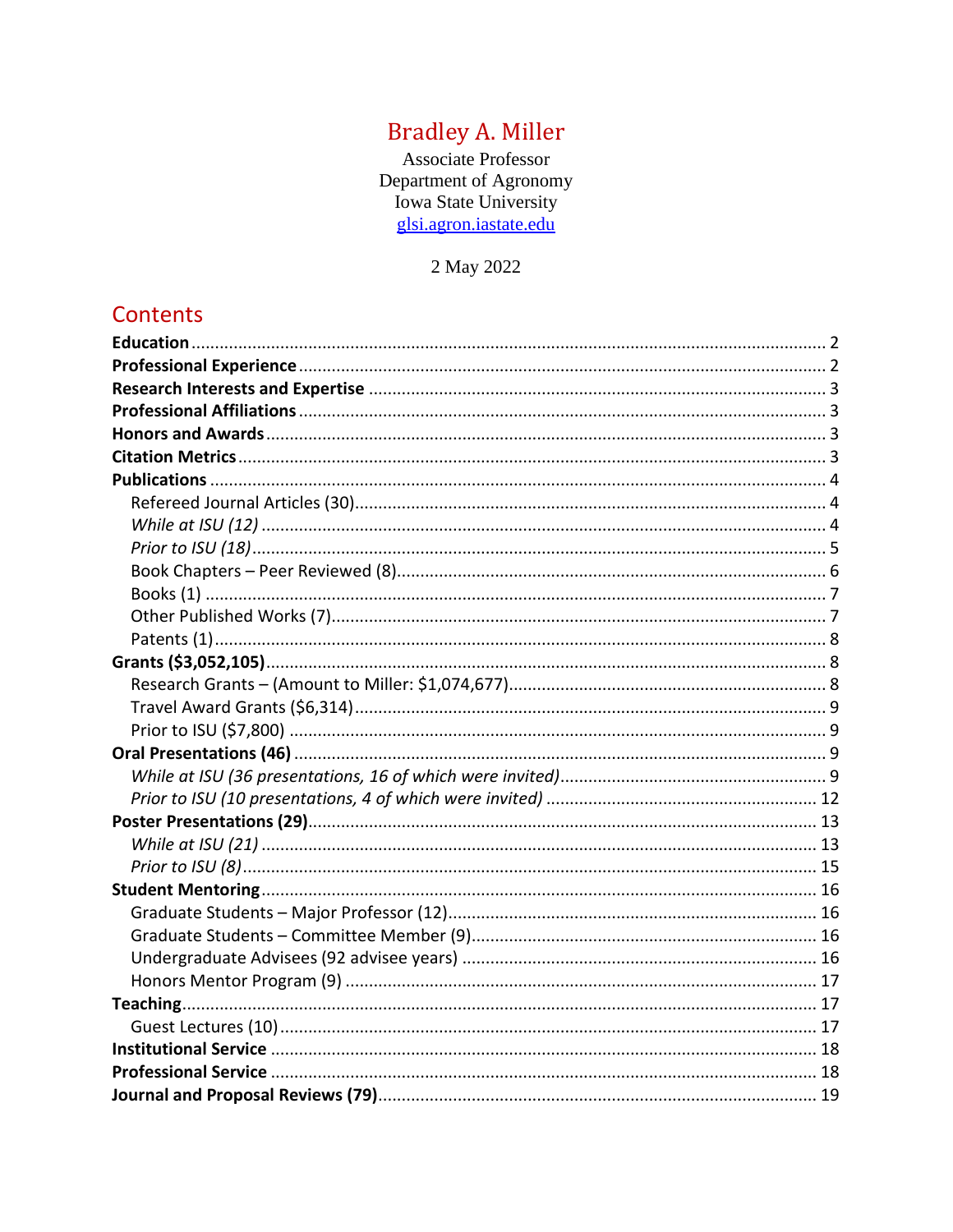#### **Education**

<span id="page-1-0"></span>Ph.D., Geography, Michigan State University, August 2013

M.S., Soil Science and Water Resources (co-majors);

- minor in Political Science, Iowa State University, May 2006
- <span id="page-1-1"></span>B.S., Environmental Science, Iowa State University, May 2000

# **Professional Experience**

**Agronomy Department**, Iowa State University, Ames, Iowa

Associate Professor - July 2021 to present

Assistant Professor - August 2015 to June 2021

- Spatial analysis of soil landscapes for understanding pedogenic processes
- Advancing methods in digital soil mapping (spatial prediction of soil properties)
- Providing more useful soil information to a wide variety of audiences
- Created two new courses: *Geospatial Technologies* and *Digital Soil Mapping*

**Institute of Soil Landscape Research**, Leibniz Centre for Agricultural Landscape Research (ZALF),

Müncheberg, Germany

Coordinator for the Cross-Sector Project on Land Structure - September 2013 to July 2015

- Coordination and optimization of data collected across multiple projects
- Production of landscape-scale soil maps of soil carbon using multi-scale covariates
- Analysis of modelling techniques' impact on geographic patterns and estimated uncertainty
- Editing of German colleagues' manuscripts for improved communication in English

**Geography Department**, Michigan State University, East Lansing, Michigan

Graduate Assistant and Course Instructor - August 2010 to August 2013

- Instructed courses (as primary instructor) on *Introductory Geographic Information* and advanced *Problems in Geographic Information Science*
- Taught laboratory course (as teaching assistant) in *Physical Geography*
- Taught online courses (as instructor) in *Physical Geography*, *Introductory Geographic Information*, as well as *People and the Environment*
- Developed new analytical methods for particle size data from laser diffractometry, resulted in a peer-reviewed publication

**Environmental Programs and Department of Agronomy**, Iowa State University, Ames, Iowa Undergraduate Coordinator - June 2006 to August 2010

- Increased enrollment 91% for Agronomy and 133% for Environmental Science, over a 4-year time span
- Publicized/promoted the disciplines of Agronomy and Environmental Science
- Advised students in Environmental Science

**Wetlands Research Group**, Iowa State University, Ames, Iowa

Research Assistant - March 2001 to June 2006

- Analyzed the glaciated landscapes of the United States' Midwest and their implications for land and water quality
- Conducted research on the use of wetlands for water quality improvement in the Upper Mississippi and Ohio River basins
- Administered GPS data and GIS projects in ArcGIS
- Managed two large capacity servers for collaborative work environment and data security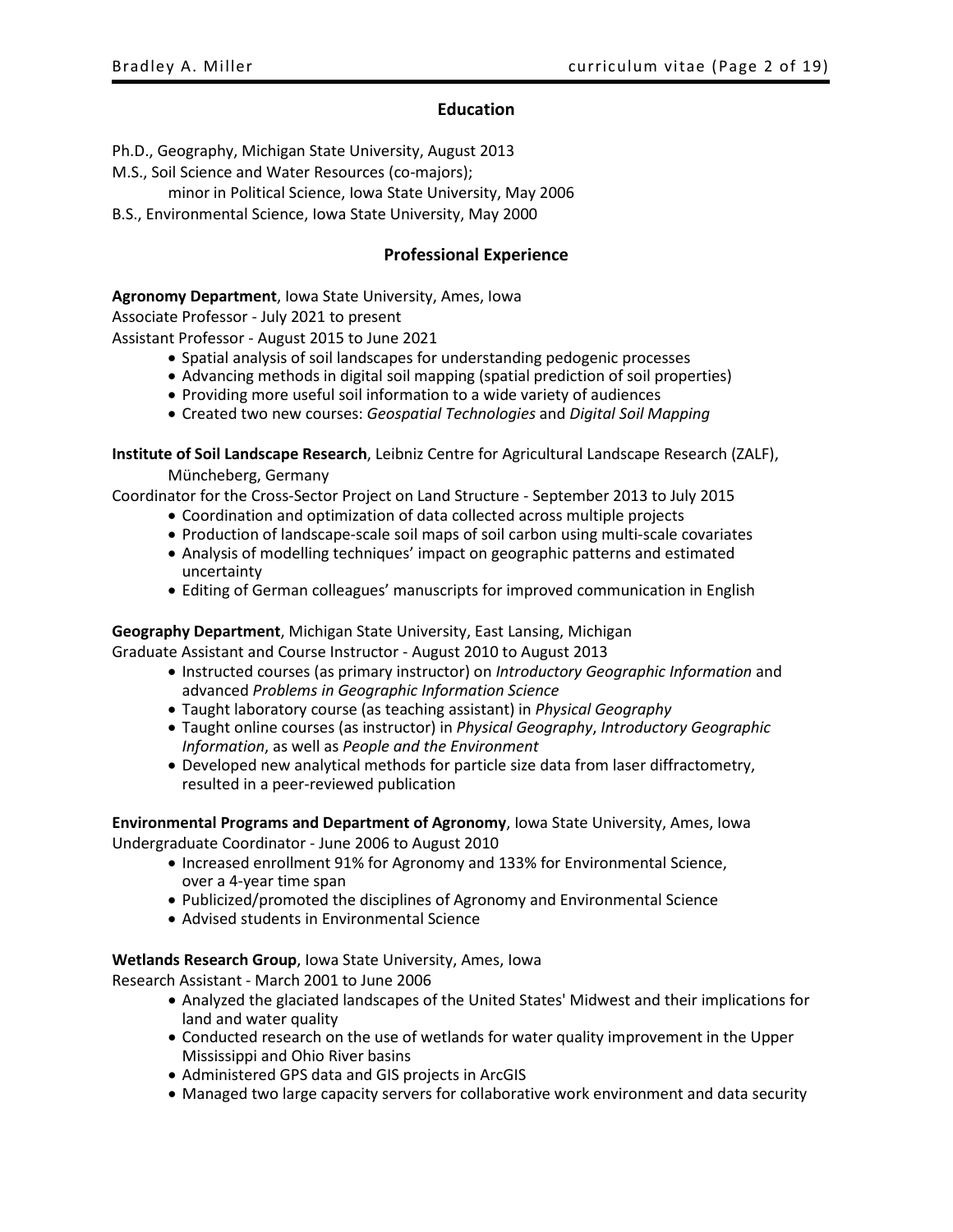# **Research Interests and Expertise**

<span id="page-2-1"></span><span id="page-2-0"></span>Digital Soil Mapping, Soil Geomorphology, Spatial Analysis, History and Philosophy of Soil Science

# **Professional Affiliations**

Certified Geographic Information Science Professional (GISP)

| Soil Science Society of America       | American Association of Geographers  |
|---------------------------------------|--------------------------------------|
| Professional Soil Classifiers of Iowa | <b>Geological Society of America</b> |

Gamma Theta Upsilon, International Geographic Honor Society, MSU Phi Kappa Phi Honor Society Golden Key International Honor Society

# **Honors and Awards**

<span id="page-2-2"></span>

| 2022 | Dean's Citation Team Award, College of Agriculture and Life Sciences, ISU             |
|------|---------------------------------------------------------------------------------------|
| 2021 | Early Achievement in Research Award, College of Agriculture and Life Sciences, ISU    |
| 2018 | Dan Yaalon Young Scientist Medal, International Union of Soil Sciences                |
| 2015 | Citation for Excellence in Manuscript Review, Soil Science Society of America Journal |
| 2012 | First place, Graduate Student Oral Competition, Division S-5 (Pedology), Soil Science |
|      | Society of America                                                                    |
| 2011 | Second place, Geography Graduate Research Presentation Competition, MSU               |
| 2011 | Soil Classifiers Association of Michigan Scholarship (\$1,000)                        |
| 2010 | Outstanding Service in Recruitment and Retention, College of Agriculture and Life     |
|      | Sciences, ISU                                                                         |
| 2008 | Outstanding Professional Skill Award, Association for Communication Excellence in     |
|      | Agriculture, Natural Resources, and Life Sciences                                     |
| 2005 | Williams Soil Conservation Scholarship, Soil and Water Conservation Society (\$1,000) |
| 2003 | Teaching Excellence Award, ISU                                                        |
|      |                                                                                       |

# **Citation Metrics**

<span id="page-2-3"></span>H Index: 20 (Google Scholar); 15 (Scopus) Total citations: 1,378 (Google Scholar); 816 (Scopus)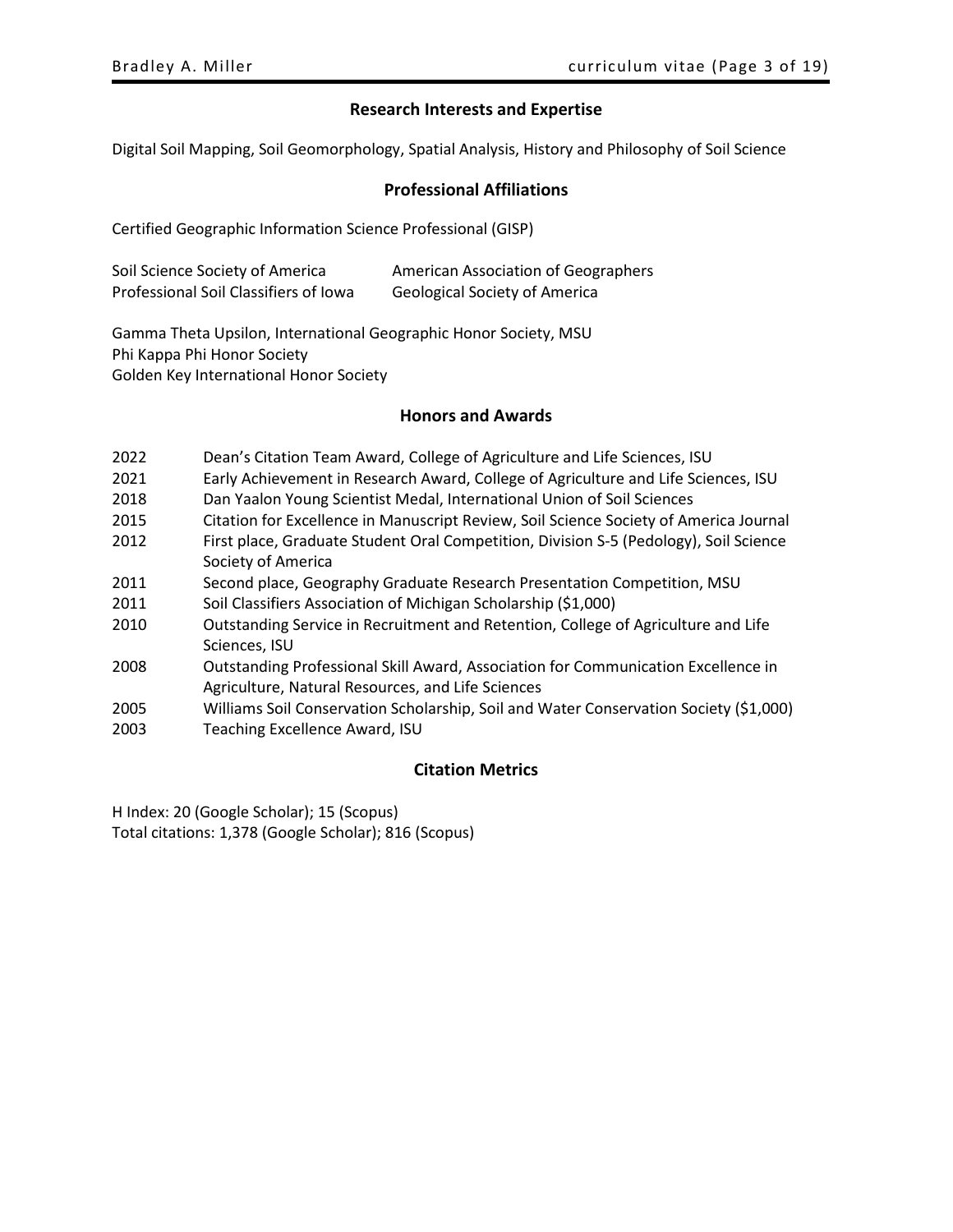# **Publications**

### **Refereed Journal Articles (30)**

Students mentored indicated by underlining.

<span id="page-3-2"></span><span id="page-3-1"></span><span id="page-3-0"></span>*While at ISU (12)*

- 2021 30. Schaetzl, R.J., K.E. Nyland, C.S. Kasmerchak, V. Breeze, A. Kamoske, S.E. Thomas, M. Bomber, L. Grove, K. Komoto, and **B.A. Miller**. Holocene, silty-sand loess downwind of dunes in Northern Michigan, USA. Physical Geography. doi: 10.1080/02723646.2020.1734414.
- 2020 29. **Miller, B.A.** and J. Juilleret. The colluvium and alluvium problem: Historical review and current state of definitions. Earth-Science Reviews 209: 103316. doi: 10.1016/j.earscirev.2020.103316.

28. Kyebogola, S., C.L. Burras, **B.A. Miller**, O. Semalulu, R.S. Yost, M.M. Tenywa, A.W. Lenssen, P. Kyomuhendo, C. Smith, C.K. Luswata, M.J. Gilbert Majaliwa, L. Goettsch, C.J. Pierce Colfer, R.E. Mazur. Comparing Uganda's indigenous soil classification system with World Reference Base and Soil Taxonomy. Geoderma Regional. doi: 10.1016/j.geodrs.2020.e00296.

27. Khaledian, Y. and **B.A. Miller**. Selecting appropriate machine learning methods for digital soil mapping. Applied Mathematical Modelling 81: 401-418. doi: 10.1016/j.apm.2019.12.016.

- 2019 26. **Miller, B.A.**, E.C. Brevik, P. Pereira, and R.J. Schaetzl. Progress in Soil Geography I: Reinvigoration. Progress in Physical Geography: Earth and Environment 43(6): 827-854. doi: 10.1177/0309133319889048.
- 2018 25. Marques, K., J.A. Demattê, **B.A. Miller**, and I. Lepsch. Geomorphometric segmentation of complex slope elements to improve soil mapping in southeast Brazil. Geoderma Regional 14: e00175. doi: 10.1016/j.geodrs.2018.e00175.
- 2017 24. Nyland, K.E., R.J. Schaetzl, A. Ignatov, and **B.A. Miller**. A new depositional model for sand-rich loess on the Buckley Flats outwash plain, northwestern Lower Michigan. Aeolian Research 31: 91-104. doi: 10.1016/j.aeolia.2017.05.005.
- 2016 23. Brevik, E.C., J.A. Homburg, **B.A. Miller**, T.E. Fenton, J.A. Doolittle, and S.J. Indorante. Selected highlights in American soil science history from the 1980s to the mid-2010s. Catena 146:128-146. doi: 10.1016/j.catena.2016.06.021.

22. **Miller, B.A.**, S. Koszinski, W. Hierold, H. Rogasik, B. Schröder, K. Van Oost, M. Wehrhan, and M. Sommer. Towards mapping soil carbon landscapes: issues of sampling scale and transferability. Soil and Tillage Research 156:194-208. doi: 10.1016/j.still.2015.07.004.

21. **Miller, B.A.** and R.J. Schaetzl. History of soil geography in the context of scale. Geoderma 264:284-300. doi: 10.1016/j.geoderma.2015.08.041.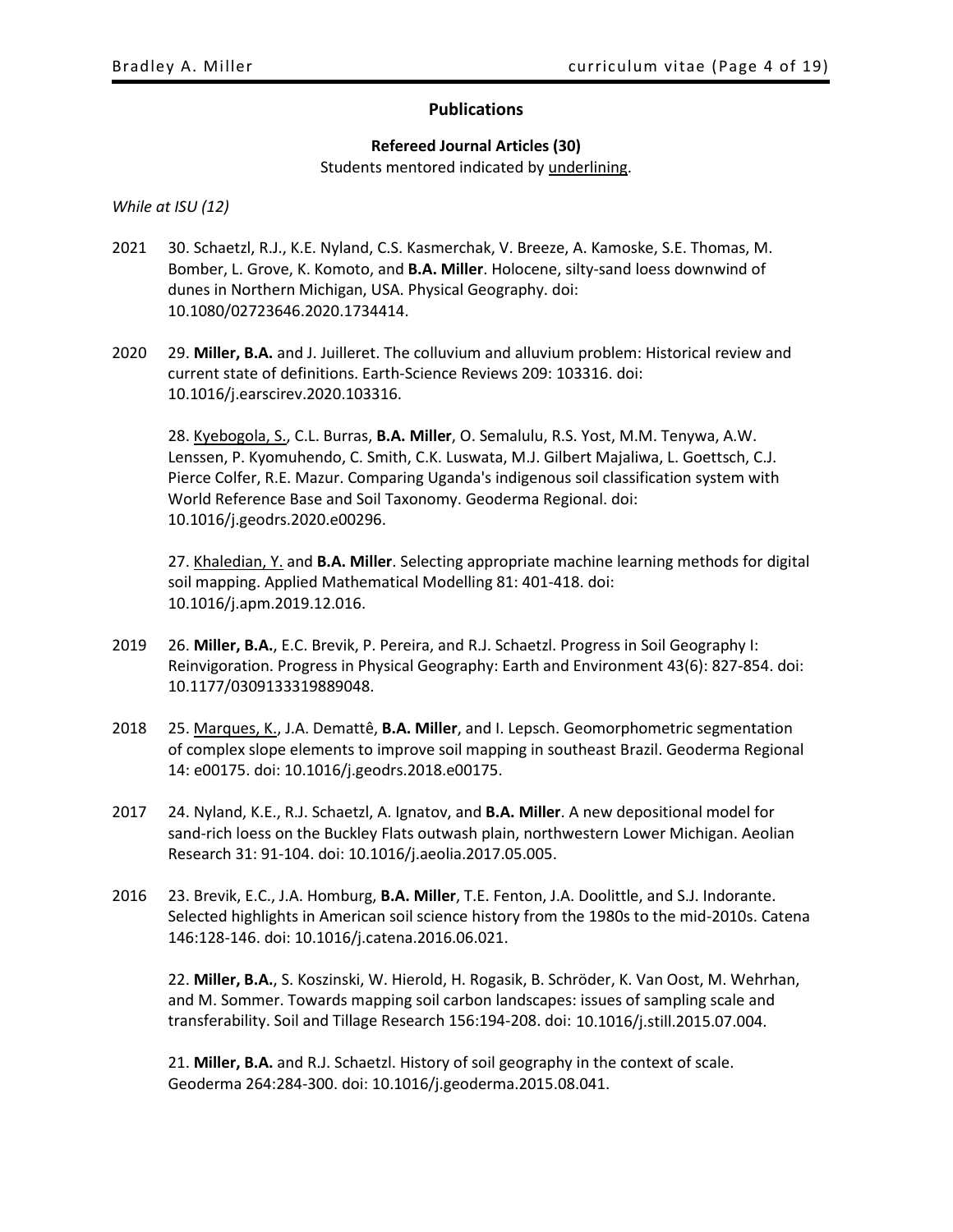20. Brevik, E.C., C. Calzolari, **B.A. Miller**, P. Pereira, C. Kabala, A. Baumgarten, and A. Jordán. Soil mapping, classification, and pedologic modelling: History and future directions. Geoderma 264:256-274. doi: 10.1016/j.geoderma.2015.05.017.

19. Brevik, E.C., A. Baumgarten, C. Calzolari, A. Jordán, C. Kabala, **B.A. Miller**, and P. Pereira. Editorial: Historical perspectives and future needs in soil mapping, classification, and pedologic modelling. Geoderma 264:253-255. doi: 10.1016/j.geoderma.2015.09.022.

<span id="page-4-0"></span>*Prior to ISU (18)*

2015 18. Koszinski, S., **B.A. Miller**, W. Hierold, H. Haelbich, and M. Sommer. Spatial modelling of organic carbon in degraded peatland soils of northeast Germany. Soil Science Society of America Journal 79(5):1496-1508. doi: 10.2136/sssaj2015.01.0019.

17. Brevik, E.C. and **B.A. Miller**. The use of soil surveys to aid in geologic mapping with an emphasis on the Eastern and Midwestern United States. Soil Horizons 56(4). doi: 10.2136/sh15-01-0001.

16. **Miller, B.A.**, S. Koszinski, M. Wehrhan, and M. Sommer. Comparison of spatial association approaches for landscape mapping of soil organic carbon stocks. SOIL 1(1):217- 233. doi: 10.5194/soil-1-217-2015.

15. **Miller, B.A.** and R.J. Schaetzl. Digital classification of hillslope position. Soil Science Society of America Journal 79(1):132-145. doi: 10.2136/sssaj2014.07.0287.

14. Arbogast, A.F., M.D. Luehmann, **B.A. Miller**, K.M. Adams, P.A. Wernette, J.D. Waha, G.A. O'Neil, Y. Tang, J.J. Boothroyd, C.R. Babcock, P.R. Hanson, T.A. Daly, and A.R. Young. Late-Pleistocene paleowinds and aeolian sand mobilization in north-central Lower Michigan. Aeolian Research 16:109-116. doi: 10.1016/j.aeolia.2014.08.006.

13. **Miller, B.A.** and C.L. Burras. Comparison of surficial geology maps based on soil survey and in depth geological survey. Soil Horizons 56(1). doi: 10.2136/sh14-05-0005.

12. **Miller, B.A.**, S. Koszinski, M. Wehrhan, and M. Sommer. Impact of multi-scale predictor selection for modelling soil properties. Geoderma 239-240:97-106. doi: 10.1016/j.geoderma.2014.09.018.

2014 11. **Miller, B.A.** and R.J. Schaetzl. The historical role of base maps in soil geography. Geoderma 230-231:329-339. doi: 10.1016/j.geoderma.2014.04.020.

10. **Miller, B.A.** Semantic calibration of digital terrain analysis. Cartography and Geographic Information Science Journal 41:166-176. doi: 10.1080/15230406.2014.883488.

9. Adewopo, J.B., C. VanZomeren, R.K. Bhomia, M. Almaraz, A.R. Bacon, E. Eggleston, J.D. Judy, R.W. Lewis, M. Lusk, **B.A. Miller**, C. Moorberg, E. Hodges-Snyder, and M. Tiedeman. Top-ranked priority research questions for soil science in the 21st century. Soil Science Society of America Journal 78:337-347. doi: 10.2136/sssaj2013.07.0291.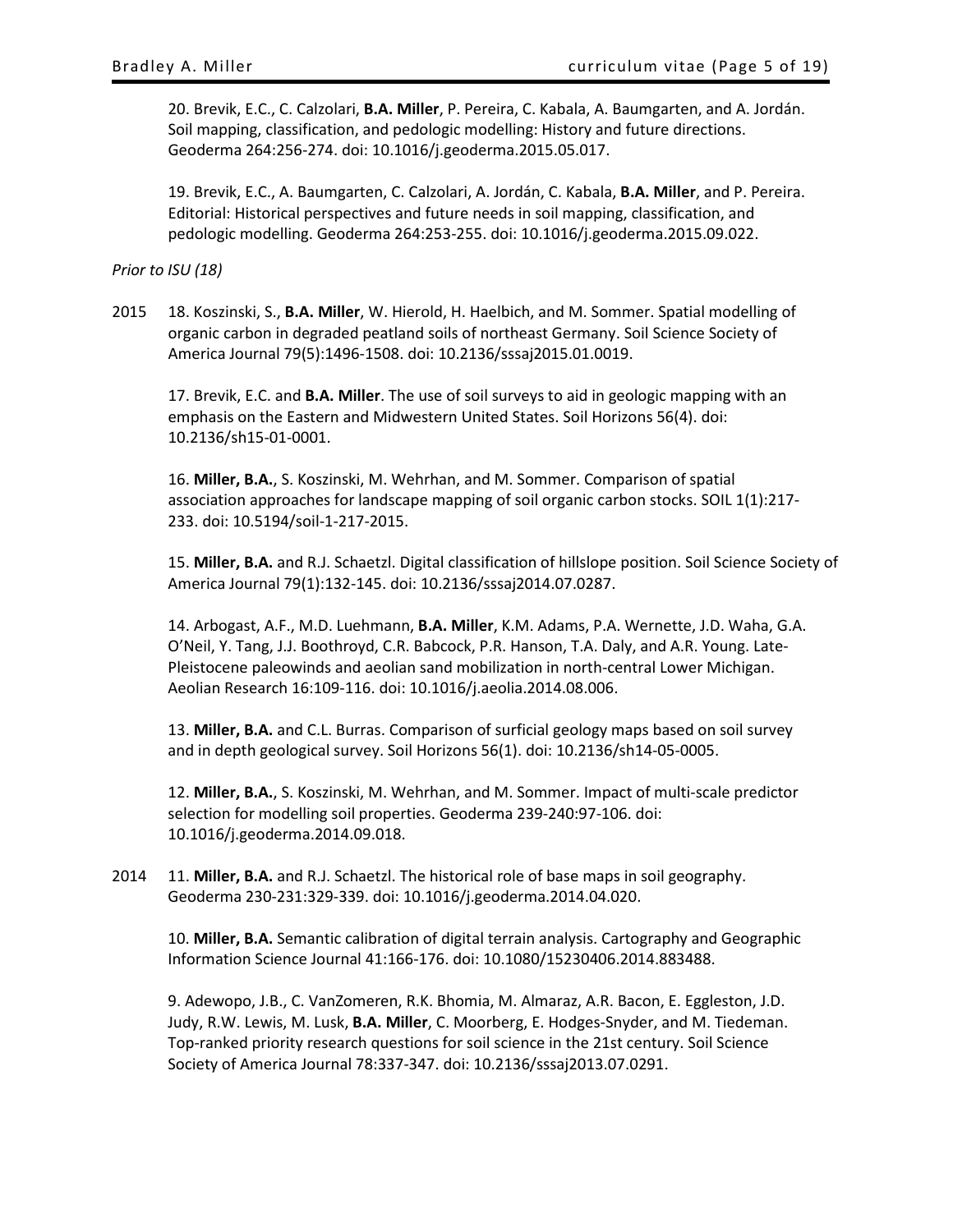- 2013 8. Luehmann, M.D., R.J. Schaetzl, **B.A. Miller**, and M.E. Bigsby. Thin, pedoturbated, and locally sourced loess in the western Upper Peninsula of Michigan. Aeolian Research 8:85- 100. doi: 10.1016/jaeolia.2012.11.003.
- 2012 7. **Miller, B.A.** and R.J. Schaetzl. Precision of soil particle size analysis using laser diffractometry. Soil Science Society of America Journal 76:1719-1727. doi: 10.2136/sssaj2011.0303.

6. **Miller, B.A.** The need to continue improving soil survey maps. Soil Survey Horizons 53(3). doi: 10.2136/sh12-02-0005.

5. Schaetzl, R.J., F.J. Krist Jr., and **B.A. Miller**. A taxonomically based, ordinal estimate of soil productivity for landscape-scale analyses. Soil Science 177:288-299. doi: 10.1097/SS.0b013e3182446c88.

4. **Miller, B.A.**, W.G. Crumpton, and A.G. van der Valk. Wetland hydrologic class change from prior to European settlement to present on the Des Moines Lobe, Iowa. Wetlands Ecology and Management 20:1-8. doi: 10.1007/s11273-011-9237-z.

- 2011 3. **Miller, B.A.** Marketing and branding the agronomy major at Iowa State University. Journal of Natural Resources and Life Science Education 40:1-9. doi: 10.4195/jnrlse.2009.0037u.
- 2009 2. **Miller, B.A.**, W.G. Crumpton, and A.G. van der Valk. Spatial distribution of historical wetland classes on the Des Moines Lobe, Iowa. Wetlands 29:1146-1152. doi: 10.1672/08- 158.1.
- 2008 1. **Miller, B.A.**, C.L. Burras, and W.G. Crumpton. Using soil surveys to map Quaternary parent materials and landforms across the Des Moines Lobe of Iowa and Minnesota. Soil Survey Horizons 49:91-95.

#### **Book Chapters – Peer Reviewed (8)**

- <span id="page-5-0"></span>2021 8. Schaetzl, R.J., **Miller, B.A.**, and C. Baish. Catenas and Soils. In: J.F. Shroder (ed.). Treatise on Geomorphology, Vol. 4. 145-158. Elsevier. doi: 10.1016/B978-0-12-818234-5.00214-5.
- 2019 7. Targulian, V.O., R.W. Arnold, E.C. Brevik, and **B.A. Miller**. Pedosphere. In: B. Fath. Encyclopedia of Ecology, 2nd Ed. 162-168. Elsevier. doi: 10.1016/B978-0-12-409548-9.11153- 4.
- 2017 6. **Miller, B.A.** Geographic information systems and spatial statistics applied for soil mapping: A contribution to land use management. In: P. Pereira, E.C. Brevik, M. Munoz-Rojas, and **B.A. Miller** (eds.). Soil mapping and process modelling for sustainable land use management. Elsevier.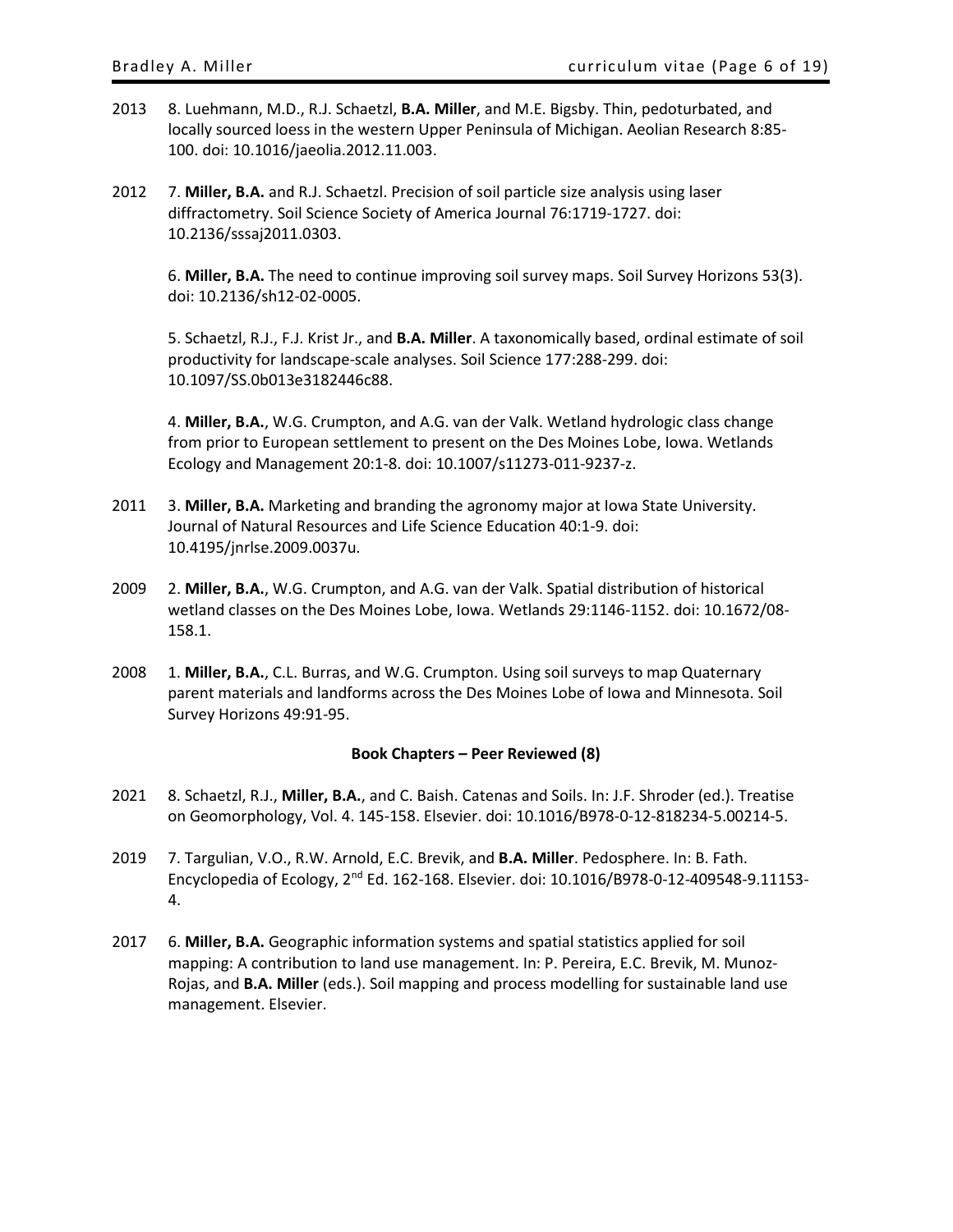5. Pereira, P., E.C. Brevik, M. Munoz-Rojas, **B.A. Miller**, A. Smetanova, D. Depellegrin, I. Misiune, A. Novara, and A. Cerdá. Soil mapping and process modelling for sustainable land management. In: P. Pereira, E.C. Brevik, M. Munoz-Rojas, and **B.A. Miller** (eds.). Soil mapping and process modelling for sustainable land use management. Elsevier.

4. Brevik, E.C., P. Pereira, M. Munoz-Rojas, **B.A. Miller,** A. Cerdá, L. Parras-Alcántara, and B. Lozano-Garciá. Historical perspectives on soil mapping and process modelling for sustainable land management. In: P. Pereira, E.C. Brevik, M. Munoz-Rojas, and **B.A. Miller** (eds.). Soil mapping and process modelling for sustainable land use management. Elsevier.

3. **Miller, B.A**. Digital soil mapping and pedometrics. In: International Encyclopedia of Geography. Wiley - Association of American Geographers. doi: 10.1002/9781118786352.wbieg0318.

2. Bromley, M. and **B.A. Miller**. Soil mapping and maps. In: International Encyclopedia of Geography. Wiley - Association of American Geographers. doi: 10.1002/9781118786352.wbieg0580.

2016 1. Schaetzl, R.J. and **B.A. Miller**. Use of soil maps and surveys to interpret soil-landform assemblages and soil-landscape evolution. In: Geopedology - An Integration of Geomorphology and Pedology for Soil and Landscape Studies. J.A. Zinck, G. Metternicht, G. Bocco, and H.F. Del Valle (eds). Springer. pp. 251-264. doi: 10.1007/978-3-319-19159-1\_15.

### **Books (1)**

<span id="page-6-0"></span>2017 1. Pereira, P., E.C. Brevik, M. Munoz-Rojas, and **B.A. Miller** (eds.). Soil mapping and process modelling for sustainable land use management. Elsevier. 398 p.

#### **Other Published Works (7)**

#### <span id="page-6-1"></span>*While at ISU (4)*

- 2022 7. Schulte Moore L, Jordahl J, editors. 2022. Carbon Science for Carbon Markets: Emerging Opportunities in Iowa. CROP 3175. Iowa State University Extension and Outreach, Ames, Iowa.
- 2019 6. **Miller, B.A.** and Y. Khaledian. 2019. New opportunities for soil mapping with spatial modelling. Proceedings of the 31<sup>st</sup> Annual Integrated Crop Management Conference. Iowa State University Extension and Outreach.
- 2016 5. **Miller, B.A.** and J. Juilleret. 2016. A Survey to Better Understand the Use of the Terms "Colluvium" and "Alluvium". National Cooperative Soil Survey Newsletter 76:7-9.

4. **Miller, B.A.** 2016. Soil informatics: Better maps for Iowa. Getting into Soil and Water. The Soil and Water Conservation Club, Iowa Water Center, and Iowa State University – University Extension.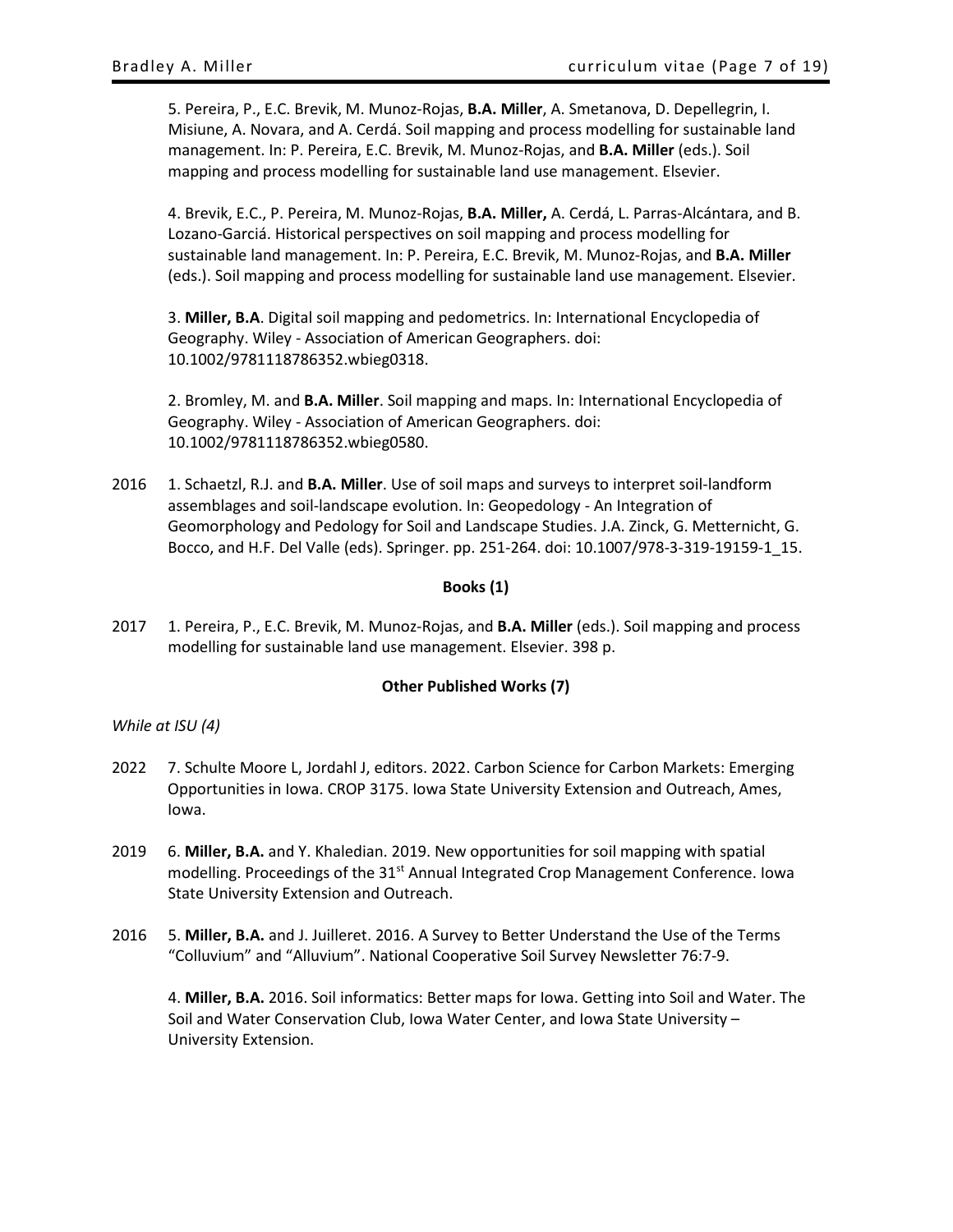*Prior to ISU (3)*

- 2012 3. Luehmann, M.D., R.J. Schaetzl, and **B.A. Miller**. 2012. An update on the loess in the western Upper Peninsula of Michigan. Soil Classifiers of Michigan.
- 2010 2. **Miller, B.A.** Soil as a history book. 2010. Getting into Soil and Water. The Soil and Water Conservation Club and The Iowa Water Center, Iowa State University – University Extension, p. 14-15.
- 2006 1. Crumpton, W.G., G.A. Stenback, **B.A. Miller**, and M.J. Helmers. 2006. Potential benefits of wetland filters for tile drainage systems: impact of nitrate loads to Mississippi River subbasins. U.S. Department of Agriculture, Project Report IOW06682. 34 pp.

#### **Patents (1)**

<span id="page-7-0"></span>2019 1. White, J.G., **Miller, B.A.**, and Bielski, J. Enhanced management zones for precision agriculture. Provisional patent #62772238.

# **Grants (\$3,052,105)**

<span id="page-7-2"></span><span id="page-7-1"></span>Research Grants – (Amount to Miller: \$1,074,677)

- 11. **CAREER: Hillslope Morphology Never Stops: Validating Hillslope Evolution Models on Transport Limited, Low Relief Landscapes** NSF. \$574,217. 2021-2026.
- 10. **Soil Health After Erosion: How Healthy and Resilient are Eroded Hillslope Soils of the Midwest?**  ISU Department of Agronomy. \$150,000. 2020-2022. Collaborators: M. McDaniel, R. Cruse
- 11. **I-Corps: Digital Soil and Yield Mapping with an Optimized Sampling Design to Provide Accurate, Rapid, and Inexpensive Maps for Farm Managers** NSF. \$50,000. 2020. Collaborators: Y. Khaledian
- 9. **Strengthening the Foundation of Agroecosystem Models for Water Research: Precision Land Surface Analysis and Machine Learning for Enhanced Soil Maps** Iowa Water Center (USGS). \$5,000. 2020. Collaborators: M.P. Bohn
- 8. **Prairie Strips for Healthy Soils and Thriving Farms** USDA-FFAR. \$1,492,409 (Amount to Miller: \$72,863). 2019-2022. Collaborators: R. Cruse, L. Schulte-Moore, M. McDaniel, M. Liebman, J. Niemi, J. Tyndall
- 7. **Spatially Modelling Soil Texture Class in Support of Precision Agriculture** USDA-NRCS. \$120,056. 2018-2021.
- 6. **Enhanced Management Zones for Precision Agriculture** Ag Tech Inventures. \$57,284. 2019-2020.
- 5. **Spatial Potential for Enhanced In-field Denitrification from Perennial Vegetative Filter Strips** Iowa Water Center (USGS). \$4,790. 2018. Collaborators: D. Linton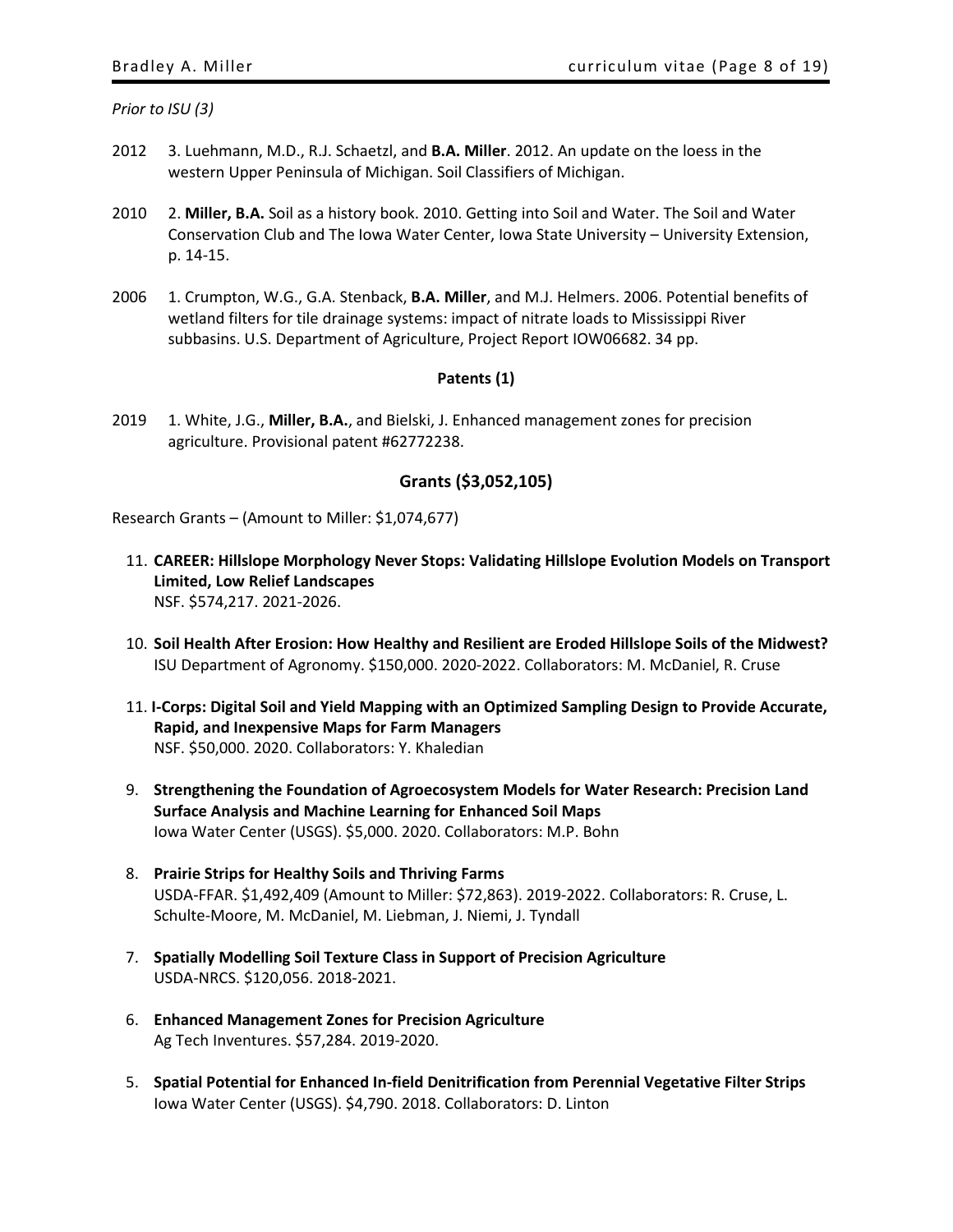4. **Completion of the Isee Soils Database for the North Central Region**

USDA-NRCS. \$100,000 (Amount to Miller: \$8,921). 2017-2018. Collaborators: D. Schulze, J. Crum, D. Hopkins, N. Jelinski, D. Malo, P. Quackenbush, M. Ransom, J. Turk

- 3. **Enhanced farmer management decisions app** USAID – Legume Innovation Lab. \$5,400. 2017. Collaborators: E. Luvaga, R. Mazur
- 2. **Drainage network evolution following continental glaciation** NSF. \$399,717 (Amount to ISU: \$123,174). 2017-2020. Collaborators: A. Anders, K. Gran, P. Moore
- 1. **Integrating Soil Health Assessment and Laterally Connected Soil Systems** USDA-NRCS. \$79,118. 2016-2018. Collaborators: M. Castellano

#### <span id="page-8-0"></span>Travel Award Grants (\$6,314)

| No. | Period | Agency                                          | <b>Amount</b> | <b>Title</b>                          | Role  |
|-----|--------|-------------------------------------------------|---------------|---------------------------------------|-------|
| 6   | 2019   | <b>Gilchrist Foundation</b>                     | \$2,000       | Micro Grant                           | Co-PI |
| 5   | 2019   | Department of Agronomy<br>(ISU)                 | \$700         | <b>Baker Travel Fund</b>              | PI    |
| 4   | 2018   | Iowa State University                           | \$1,114       | <b>Foreign Travel Grant</b>           | PI    |
| 3   | 2016   | Department of Agronomy<br>(ISU)                 | \$700         | <b>Baker Travel Fund</b>              | PI    |
| 2   | 2015   | Department of Agronomy<br>(ISU)                 | \$1,000       | <b>Baker Travel Fund</b>              | PI    |
|     | 2015   | College of Agriculture &<br>Life Sciences (ISU) | \$800         | <b>NSF Regional Grants Conference</b> | PI    |

#### <span id="page-8-1"></span>Prior to ISU (\$7,800)

| No. | Period | Agency                                                        | Amount  | <b>Title</b>                       | Role |
|-----|--------|---------------------------------------------------------------|---------|------------------------------------|------|
| 4   | 2013   | Association of American<br>Geographers                        | \$500   | <b>Dissertation Research Grant</b> | PI   |
| 3   | 2012   | <b>Michigan State University</b>                              | \$6,000 | Dissertation Completion Fellowship | -PI  |
|     | 2012   | Council of Graduate<br>Students, Michigan State<br>University | \$300   | <b>Travel Grant</b>                | PI   |
|     | 2012   | Michigan State University                                     | \$1,000 | Graduate Office Fellowship         | PI   |

# **Oral Presentations (46)**

Name of presenter listed first. Students mentored indicated by underlining.

<span id="page-8-3"></span><span id="page-8-2"></span>*While at ISU (36 presentations, 16 of which were invited)* 

2021 Dash, P., **B.A. Miller**, and A. Mishra. How does sampling density affect spatial interpolation of soil properties at a regional scale? Soil Science Society of America Annual Meeting, Salt Lake City, Utah, USA.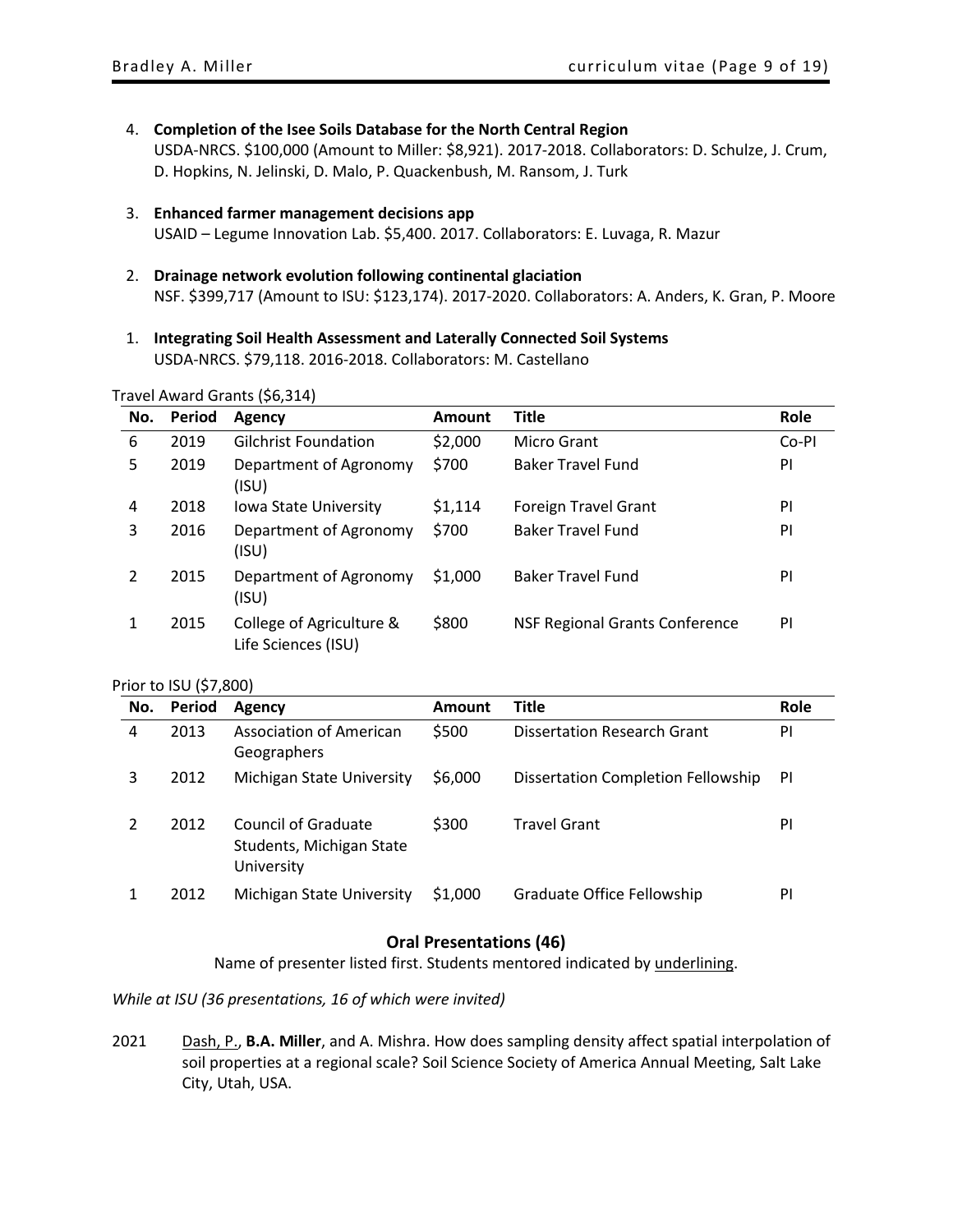**Miller, B.A.** Finding meaning in multi-scale analysis of physical landscapes. *Invited presentation* at Kansas State University, Department of Geography and Geospatial Sciences.

**Miller, B.A.** Closing the gap between geospatial technology and agriculture. *Invited presentation* at Leadership Ames, Ames Chamber of Commerce.

Bohn, M. and **B.A. Miller**. Evaluating the accuracy of ensemble machine learning and statistical uncertainty. Iowa Water Conference, Virtual.

2020 Ehret, D. and **B.A. Miller**. Effect of mixed particle size analysis methods on sand content modeling for the Iowan Erosion Surface. Soil Science Society of America Annual Meeting, Virtual.

> Dutter, C., **B.A. Miller**, M. Liebman, L.S. Moore, R. Cruse, M.J. Helmers, and M.D. McDaniel. Do prairie strips integrated into corn-soybean rotations affect surrounding soil and crop health? ASA-CSSA-SSSA International Annual Meeting, Virtual.

> Moore, P.L., J.J. McDanel, and **B.A. Miller**. Postglacial stream development rates: Clues from a drainage capture recorded in alluvial soils. Geological Society of America Annual Meeting, Virtual.

2019 Khaledian, Y. and **B.A. Miller.** Evaluation of Machine Learning Algorithms for Estimation of Soil Organic Matter. American Geophysical Union Fall Meeting, San Francisco, California, USA.

**Miller, B.A.** New opportunities for soil mapping with spatial modelling. *Invited presentation* at Integrated Crop Management Conference, Ames, Iowa, USA.

**Miller, B.A.** Soil mapping in Iowa: Current status and what is to come. *Invited presentation* for International Farmer's Aid, Ames, Iowa, USA.

Burras, C.L. and **B.A. Miller**. CSR2: A 10-year review & summary of updates. *Invited presentation* at Iowa State Association of Assessors – School of Instruction, Des Moines, Iowa, USA.

**Miller, B.A.** Soil mapping: Current status and what is to come. *Invited presentation* at the Iowa State University Extension In-Service, Ames, Iowa, USA.

McDanel, J.J., **B.A. Miller**, P.L. Moore, K.B. Gran, B. Sockness, A. Anders, and C. Cullen. Using noncontributing area to assess landform development in the Central Lowlands of North America. Geological Society of America Annual Meeting, Phoenix, Arizona, USA.

Gran, K.B., B. Sockness, C. Cullen, A. Anders, McDanel, J.J., **B.A. Miller**, and P.L. Moore. An experimental study of river network development by overland and subsurface flow in lowgradient landscapes. Geological Society of America Annual Meeting, Phoenix, Arizona, USA.

Anders, A., C. Cullen, McDanel, J.J., B. Sockness, J. Lai, **B.A. Miller,** P.L. Moore, and K.B. Gran. How do fluvial networks become re-established following glaciation? Geological Society of America Annual Meeting, Phoenix, Arizona, USA.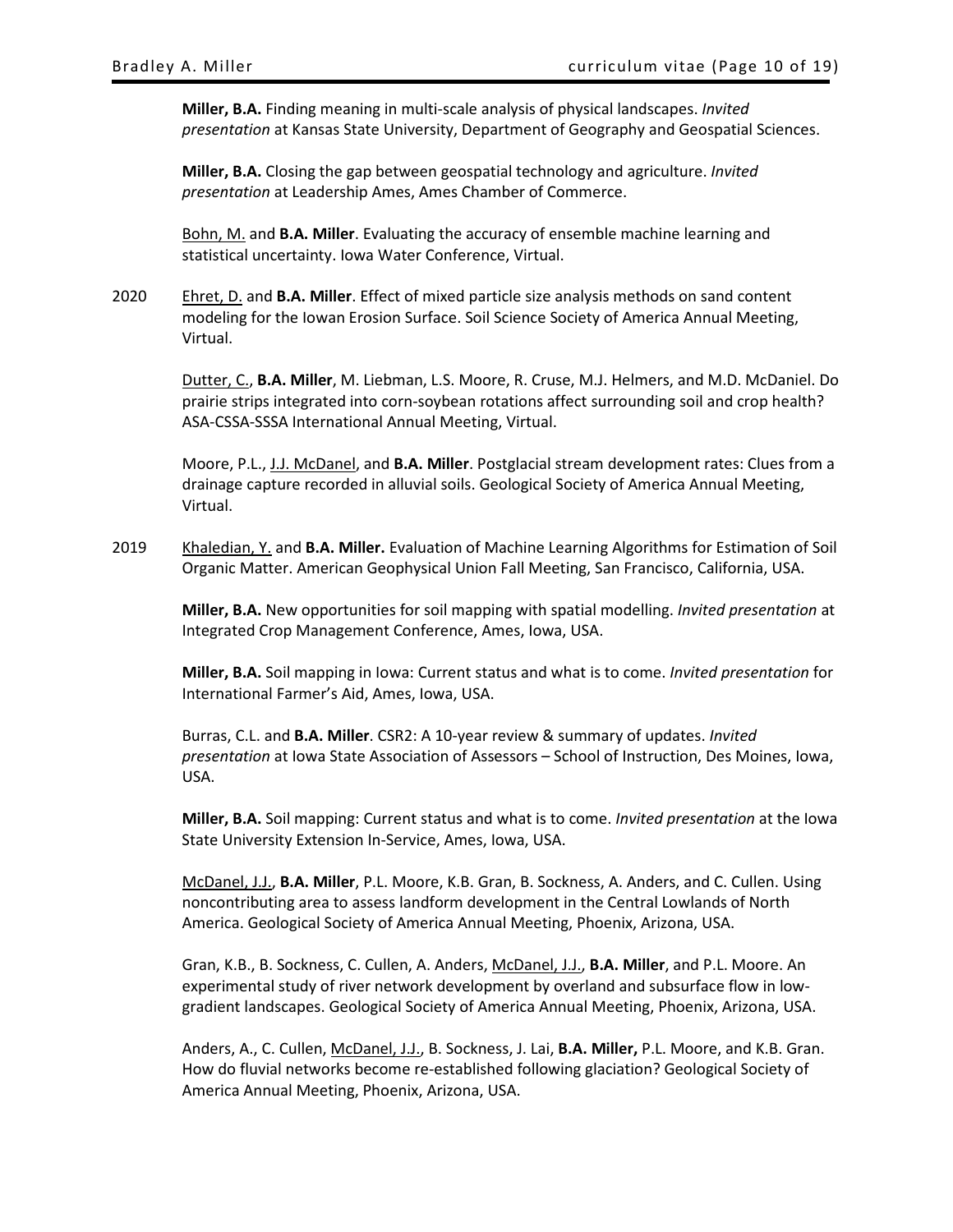**Miller, B.A.** Digital soil mapping in Iowa: Better maps without reinventing the wheel. *Invited presentation* at the Chinese Agricultural University, Beijing, China.

**Miller, B.A.** Spatial prediction of loess: Stories from the Peoria Loess sheet. *Invited presentation* at U.S.-China Exchange on Loess Landforms, hosted by State Key Laboratory of Soil Erosion and Dryland Farming on the Loess Plateau, Northwestern A&F University, Yangling, China.

**Miller, B.A.** Bridging soil survey knowledge and new geospatial technologies*. Invited presentation* at Illinois Soil Classifiers Association Annual Meeting, Champaign, Illinois, USA.

**Miller, B.A.** Is GIS a science? Implications for soil science. *Invited presentation* at Department of Agronomy, Iowa State University, Ames, Iowa.

2018 Anders, A., J. Lai, C. Cullen, P.L. Moore, K.B. Gran, and **B.A. Miller**. Post-glacial fluvial network expansion in the Central Lowlands. *Invited presentation* at Geological Society of America Annual Meeting, Indianapolis, Indiana, USA.

**Miller, B.A.** and A. Samuel-Rosa. The modifiable areal unit benefit – choosing the optimum analysis scale for digital soil mapping. *Presentation* at the 21st World Congress of Soil Science, Rio de Janeiro, Brazil.

McDanel, J.J., **B.A. Miller**, and P.L. Moore. Identifying noncontributing areas of watersheds by utilizing soil information: A new and repeatable approach. *Presentation* at the Geological Society of America's North-Central Section Meeting, Ames, Iowa, USA.

**Miller, B.A.**, C.L. Burras, O. Semalulu, and M. Tenywa. Strengthening an indigenous soil classification system using GIS-based mapping of the Buganda catena, Uganda. *Presentation* at the European Geosciences Union General Assembly, Vienna, Austria.

2017 **Miller, B.A.**, C.L. Burras, M. Tenywa, O. Semalulu, and S. Kyebogola. GIS-based Mapping of the Buganda Soil Catena, Uganda: Strengthening the indigenous soil classification system. *Invited presentation* at USAID Feed the Future Innovation Lab for Collaborative Research on Grain Legumes, Ouagadougou, Burkina Faso.

Tenywa, M.M., O. Semalulu, R. Miiro, S. Kyebogola, P. Kyomuhendo, C.L. Kizza, J.G.M. Majaliwa, J. Nampijja, A.W. Lenssen, **B.A. Miller**, C.L. Burras, and R. Mazur. Developing a methodology for mapping local soil types along the Buganda Catena, Uganda. *Invited presentation* at USAID Feed the Future Innovation Lab for Collaborative Research on Grain Legumes, Ouagadougou, Burkina Faso.

Cruse, R.M., B. Sharma, and **B.A. Miller**. Spatial Evaluation of Lost Water Holding Capacity of Watersheds. *Presentation* at Soil and Water Conservation Society International Annual Conference, Madison, Wisconsin.

Sharma, B., **B.A. Miller**, and R.M. Cruse. Spatial Evaluation of Lost Water Holding Capacity of Watersheds. *Invited presentation* at American Society of Agricultural and Biological Engineers, Spokane, Washington.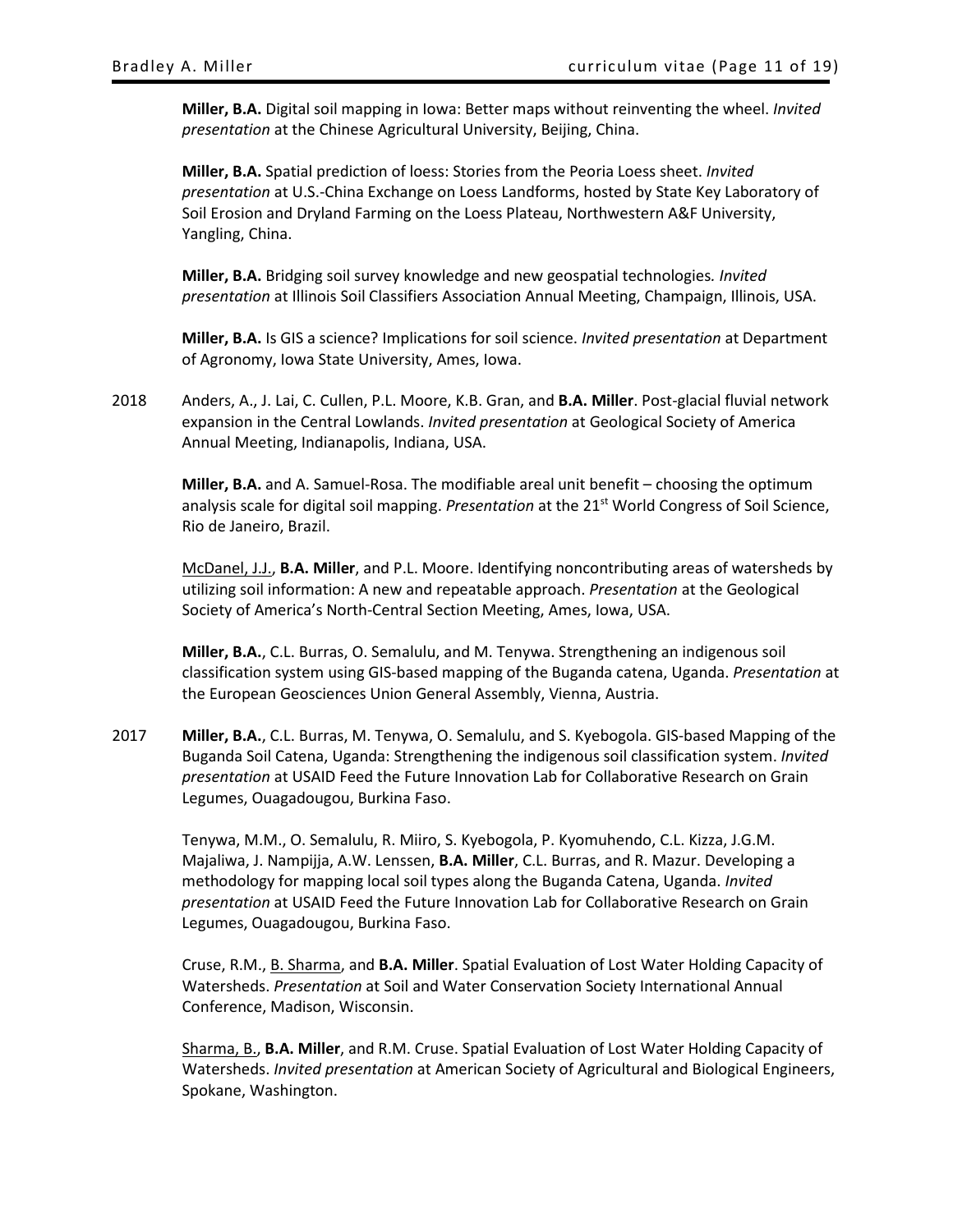**Miller, B.A.,** E.C. Brevik, J.A. Homburg, T.E. Fenton, and S.J. Indorante. Understanding Americans: a focus on the transition from traditional to digital soil mapping. *Presentation* at the European Geosciences Union General Assembly, Vienna, Austria.

**Miller, B.A.**, S. Koszinski, W. Hierold, H. Rogasik, B. Schröder, K. Van Oost, M. Wehrhan, and M. Sommer. Towards mapping soil carbon landscapes: issues of sampling scale and transferability. *Presentation* at the European Geosciences Union General Assembly, Vienna, Austria.

2016 Schaetzl, R.J., K.E. Nyland, A. Ignatov, and **B.A. Miller**. Concurrent Loess and Saltating Sand Deposition on the Buckley Flats Outwash Plain of Northwestern Lower Michigan. *Presentation* at Geological Society of America, Denver, Colorado.

**Miller, B.A.** Soil Informatics: is it just another way to use a buzzword? *Invited presentation* at Department of Agronomy, Iowa State University, Ames, Iowa.

**Miller, B.A.** Soil Informatics. *Invited presentation* at Pioneer-DuPont, Johnston, Iowa.

**Miller, B.A.** and J. Juilleret. Colluvium versus Alluvium: Preliminary Survey Results. *Presentation* at the National Cooperative Soil Survey, North Central Regional Conference, Sycamore, Illinois.

**Miller, B.A.** Resolution or Analysis Scale: What Matters Most? *Presentation* at the European Geosciences Union General Assembly, Vienna, Austria.

Nyland, K.E., R.J. Schaetzl, A. Ignatov, and **B.A. Miller**. Mapping and Characterizing the Loess Cover on the Buckley Flats, Northwestern Lower Michigan. *Presentation* at Michigan Academy of Science, Arts, and Letters, University Center, Michigan.

2015 **Miller, B.A.** Digital Hillslope Position: A Basis for Consistent Identification of Toposequences. *Presentation* at Soil Science Society of America Conference, Minneapolis, Minnesota.

# <span id="page-11-0"></span>*Prior to ISU (10 presentations, 4 of which were invited)*

- 2015 **Miller, B.A.** GIS and Spatial Statistics in Soil Mapping. *Invited presentation* at the European Geosciences Union General Assembly, Vienna, Austria.
- 2014 Schaetzl, R.J. and **B.A. Miller**. Soil Taxonomy and Geomorphology: Better Correspondence Means Better Soil Maps. *Invited presentation* at Soil Science Society of America Conference, Long Beach, California.

**Miller, B.A.**, R.J. Schaetzl, and M.D. Luehmann. A Method for Distinguishing the Original Textural Properties of Loess that Has Been Mixed with Underlying Sediment. *Presentation* at International Quaternary Association Conference on Loess Research, Wrocław, Poland.

**Miller, B.A.** and R.J. Schaetzl. Map Scale in the Context of Progress in Soil Geography. *Presentation* at the European Geosciences Union General Assembly, Vienna, Austria.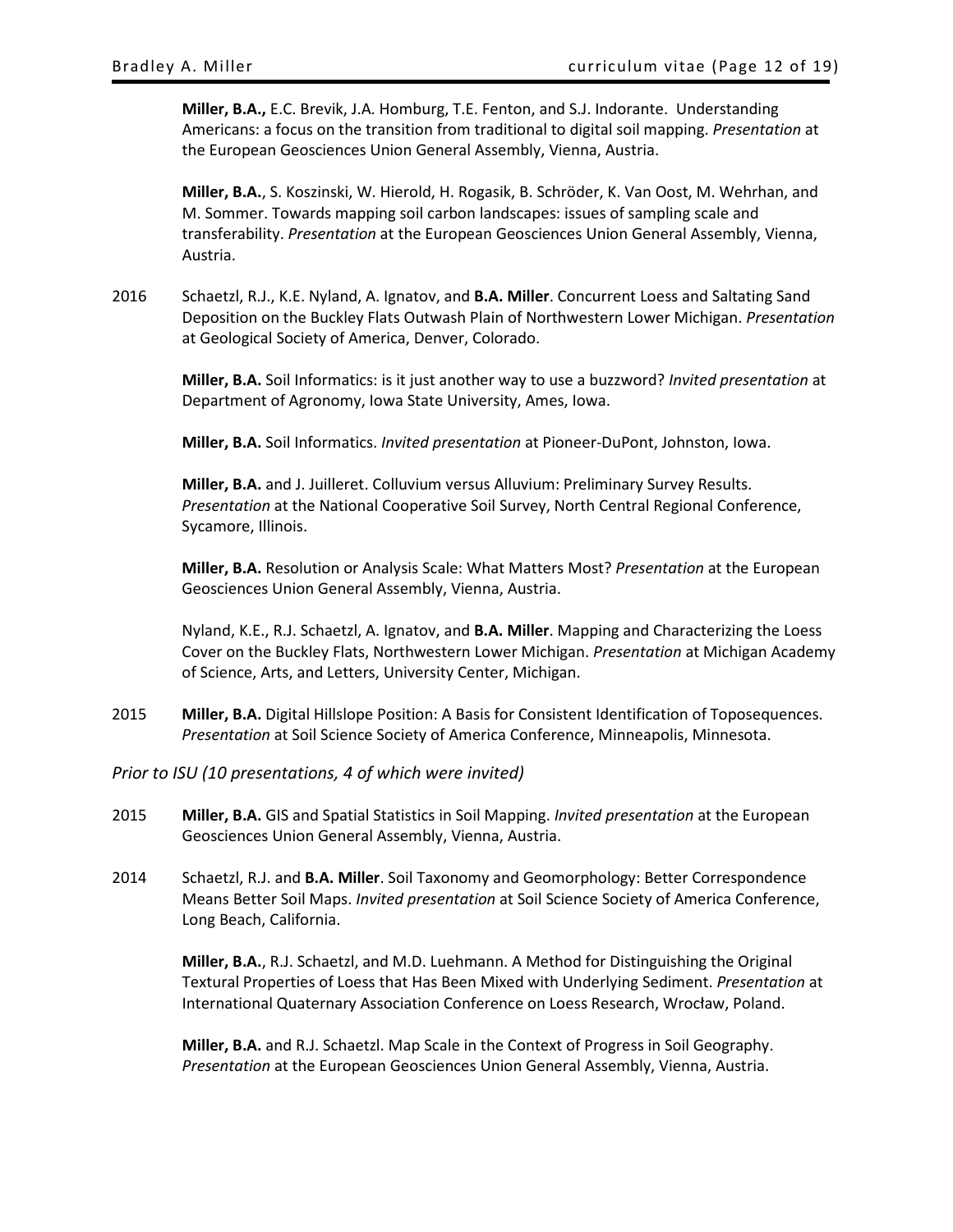**Miller, B.A.** and E.C. Brevik. Development of Base Maps' Role in Soil Mapping. *Invited presentation* at the Soil System Sciences Division President's Scientific Session of the European Geosciences Union General Assembly, Vienna, Austria.

**Miller, B.A.**, S. Koszinski, M. Wehrhan, and M. Sommer. Multiscale Parameter Selection for Predicting Soil Organic Carbon. *Presentation* at Digital Soil Mapping Workshop, Tübingen, Germany.

2013 Crumpton, W.G., G.A. Stenback, D. Green, and **B.A. Miller**. Potential Impact of Targeted Wetland Restoration on Nitrate Loads to Mississippi River Subbasins: Performance Forecast Modelling of Loads and Load Reductions. *Presentation* at Soil and Water Conservation Society Conference, Reno, Nevada.

Luehmann, M.D., R.J. Schaetzl, **B.A. Miller**, and M.E. Bigsby. Locally Sourced Loess Deposits within the Western Upper Peninsula of Michigan. *Presentation* at Michigan Academy of Science Arts & Letters Conference, Holland, Michigan.

- 2012 **Miller, B.A.** Improving Soil Maps with a Semantically Calibrated, Digital Model for Delineating Hillslope Position. *Presentation* at Soil Science Society of America Conference, Cincinnati, Ohio.
- 2011 **Miller, B.A.** Dead Zone in the Gulf of Mexico: Nitrate Yield from the Upper Mississippi and Ohio River Basins. *Invited* p*resentation* at Michigan State University, Department of Geography Colloquium, East Lansing, Michigan.

# **Poster Presentations (29)**

Name of presenter listed first. Students mentored indicated by underlining.

<span id="page-12-1"></span><span id="page-12-0"></span>*While at ISU (21)*

- 2021 Tiedje, J.M., X. Qian, J.F. Quensen, M. Streeter, B.A. Miller, M. Thompson, J. Cole, M. Grinshpun, C. O'Connor, and Q. Pare. Novelty in the deep loess soil microbiome. World Microbe Forum. Online.
- 2019 Bohn, M.P., J.J. McDanel, and **B.A. Miller**. Digital hillslope position as an alternative method for soil mapping: A case study for soil surface properties and topsoil thickness in Iowa. National Cooperative Soil Survey Conference, Narragansett, Rhode Island, USA.
- 2018 Sockness, B., J.J. McDanel, K.B. Gran, **B.A. Miller**, P.L. Moore, C. Cullen, and A. Anders. Mapping of glacial landform regions in the upper Midwest, USA. Geological Society of America Annual Meeting, Indianapolis, Indiana, USA.

**Miller, B.A.** and R.J. Schaetzl. Refining precision and quality control standards for analysis of loess by laser diffractometry. International Quaternary Association Conference on Loess Research, Volgograd, Russia.

Marques, K.P.P., J.A.M. Demattê, **B.A. Miller**, I.F. Lepsch. Digital segmentation of hillslope elements in Brazilian landscape. 21<sup>st</sup> World Congress of Soil Science, Rio de Janeiro, Brazil.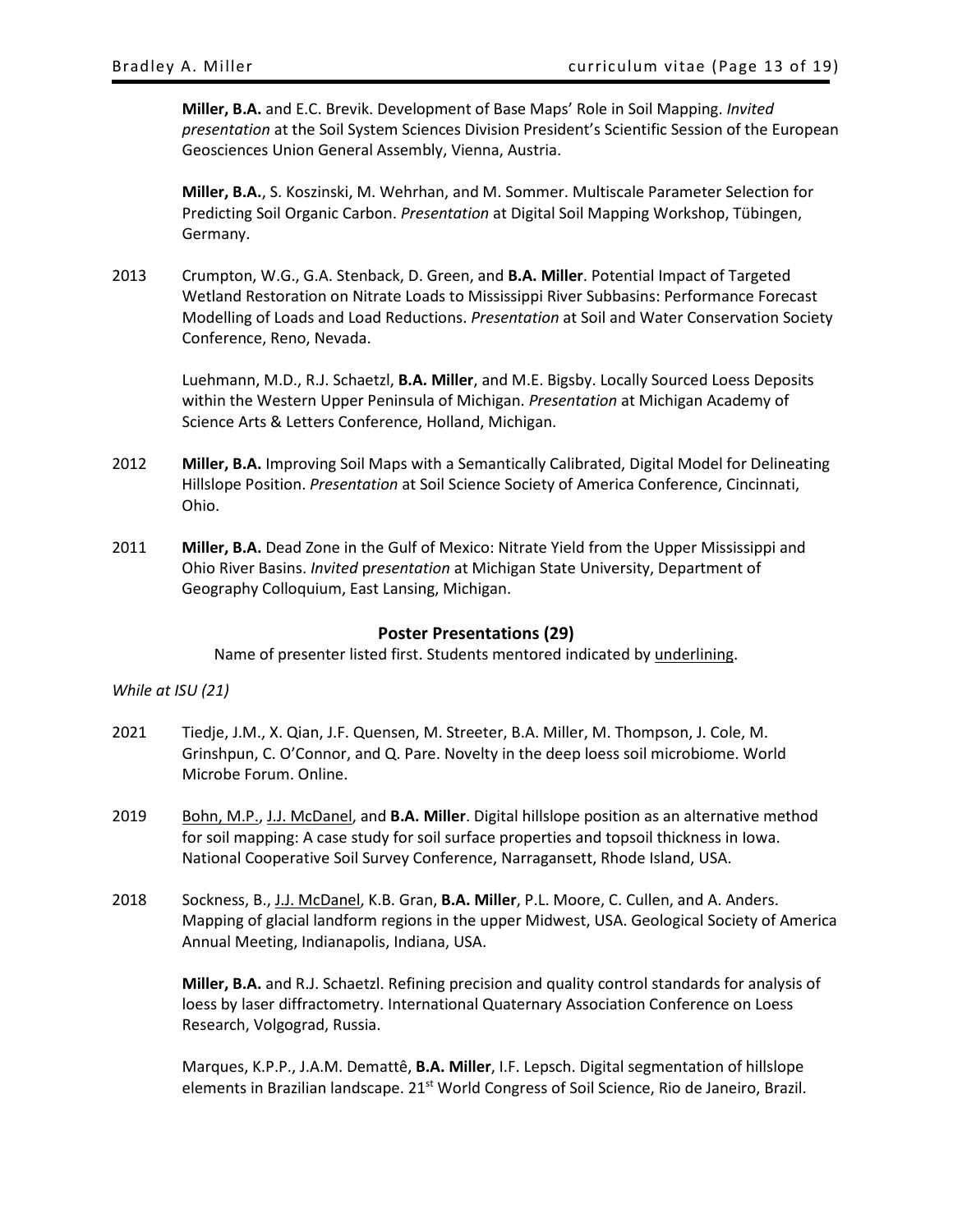Sockness, B., K.B. Gran, J.J. McDanel, **B.A. Miller**, P.L. Moore, C. Cullen, and A. Anders. A harmonized map of glacial landform regions in the Central Lowlands of North America. Geological Society of America's North-Central Section Meeting, Ames, Iowa, USA.

Khaledian, Y., and **B.A. Miller**. Soil sample optimization for precision agriculture. European Geosciences Union General Assembly, Vienna, Austria.

Linton, D., and **B.A. Miller**. Digital soil mapping of agricultural fields with perennial vegetation strips on contours. European Geosciences Union General Assembly, Vienna, Austria.

Jordan, E.V., **B.A. Miller**, and M.J. Castellano. Does Landscape Position or Long-Term Cover-Cropping Have a Greater Effect on Soil Health? European Geosciences Union General Assembly, Vienna, Austria.

**Miller, B.A.**, D. Schulze, J. Crum, D. Hopkins, N. Jelinski, D. Malo, P. Quackenbush, M. Ransom, J. Turk, and the Isee Network. Impressive Interpretations from the USA Soil Survey Maps. European Geosciences Union General Assembly, Vienna, Austria.

**Miller, B.A.** William Smith's 1815 Delineation of the Strata of England and Wales with Part of Scotland: …Varieties of Soil According to the Variations in the Substrata. European Geosciences Union General Assembly, Vienna, Austria.

Brevik, E.C. and **B.A. Miller.** Marbut's 1935 Atlas of the Soils of the United States. European Geosciences Union General Assembly, Vienna, Austria.

2017 Jordan, E.V., **B.A. Miller**, and M.J. Castellano. Does Landscape Position or Long-Term Cover-Cropping Have a Greater Effect on Soil Health? Soil Science Society of America Conference, Tampa, Florida.

Pereira, P., E.C. Brevik, M. Muñoz-Rojas, and **B.A. Miller**. Soil Mapping and Processes Modelling for Sustainable Land Management: A Review. European Geosciences Union General Assembly, Vienna, Austria.

Brevik, E.C., P. Pereira, M. Muñoz-Rojas, and **B.A. Miller**. Soil Mapping and Process Modelling for Sustainable Land Use Management: A Brief Historical Review. European Geosciences Union General Assembly, Vienna, Austria.

Brevik, E.C., J.A. Homburg, **B.A. Miller**, T.E. Fenton, J.A. Doolittle, and S.J. Indorante. Selected Aspects of Soil Science History in the USA – 1980s to the 2010s. European Geosciences Union General Assembly, Vienna, Austria.

Jordan, E.V., **B.A. Miller**, and M.J. Castellano. Does Landscape Position or Long-Term Cover-Cropping have a Greater Effect on Soil Health? Soil Health Conference, Ames, Iowa.

2016 Khaledian, Y. and **B.A. Miller**. Geography of Loess in Iran. International Quaternary Association Conference on Loess Research, Eau Claire, Wisconsin, USA.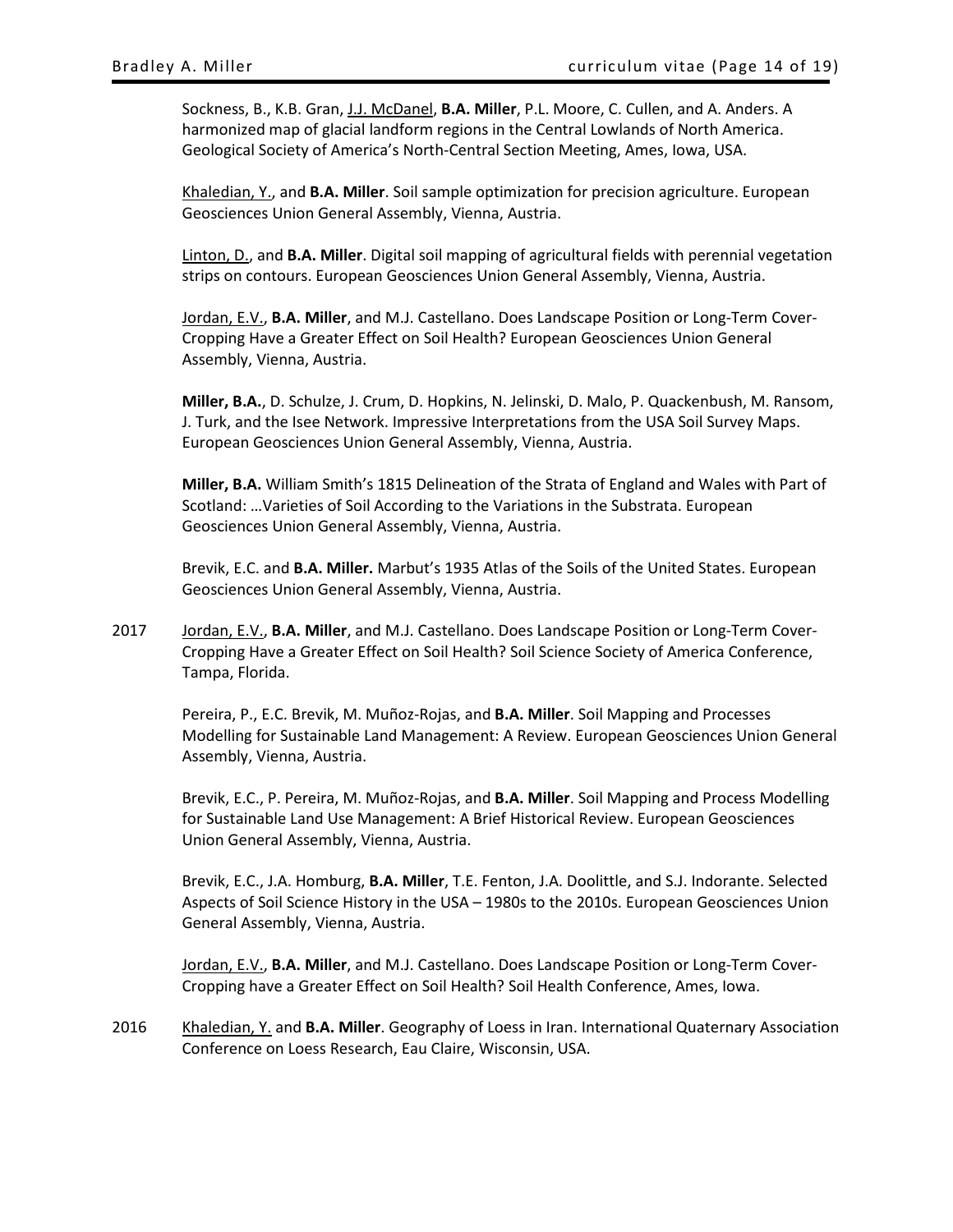Jordan, E.V., **B.A. Miller**, and M.J. Castellano. A Purposive Sampling Design for Mapping Soil Health. National Cooperative Soil Survey, North Central Regional Conference, Sycamore, Illinois.

**Miller, B.A.** and J. Juilleret. Defining Colluvium and Alluvium: An Experiment to Discuss and Consolidate Perspectives. European Geosciences Union General Assembly, Vienna, Austria.

Brevik, E.C. and **B.A. Miller.** Using Soil Maps as a Tool to Improve Geologic Maps. European Geosciences Union General Assembly, Vienna, Austria.

2015 **Miller, B.A.** and J. Juilleret. What is Colluvium?: An Interactive Poster Seeking a Common Definition to Improve International Communication. Soil Science Society of America Conference, Minneapolis, Minnesota.

#### <span id="page-14-0"></span>*Prior to ISU (8)*

- 2015 **Miller, B.A.** S. Koszinski, W. Hierold, B. Schröder, M. Wehrhan, and M. Sommer. Issues of Sampling Scale and Transferability for Digital Soil Mapping. European Geosciences Union General Assembly, Vienna, Austria.
- 2014 **Miller, B.A.**, and R.J. Schaetzl. Digital Classification of Hillslope Position for Defining Soil Map Units. Soil Science Society of America Conference, Long Beach, California.
- 2012 Arbogast, A.F., M.D. Luehmann, **B.A. Miller**, K.M. Adams, P.A. Wernette, J.D. Waha, G.A. O'Neil, Y. Tang, J.J. Boothroyd, C.R. Babcock, P.R. Hanson, T.A. Daly, and A.R. Young. Late-Pleistocene Wind-flow Patterns and Dune Formation in North-Central Lower Michigan. Geological Society of America Annual Meeting, Charlotte, North Carolina.

Crumpton, W.G., G.A. Stenback, D. Green, and **B.A. Miller**. Potential Impact of Targeted Wetland Restoration on Nitrate Loads to Mississippi River Subbasins: Performance Forecast Modelling of Loads and Load Reductions. Gulf Hypoxia Task Force and the National Association of States' Departments of Agriculture Field Day, Ames, Iowa.

**Miller, B.A.**, R.J. Schaetzl, and M.D. Luehmann. A New Method for Distinguishing the Original Textural Properties of Loess that Has Been Mixed with Underlying Sediment. International Quaternary Association Conference on Loess Research, Novi Sad, Serbia.

**Miller, B.A.**, R.J. Schaetzl, and F.J. Krist. The Soil Productivity Index: Taxonomically Based, Ordinal Estimates of Soil Productivity. Association of American Geographers Conference, New York, New York.

- 2011 **Miller, B.A.**, R.J. Schaetzl, and F.J. Krist. The Soil Fertility and Drainage Indexes: Taxonomically Based, Ordinal Estimates of Relative Soil Properties. National Cooperative Soil Survey Conference, Asheville, North Carolina.
- 2010 **Miller, B.A.**, C.L. Burras, and W.G. Crumpton. Using Soil Surveys to Map Quaternary Parent Materials. Binghamton Geomorphology Symposium, Columbia, South Carolina.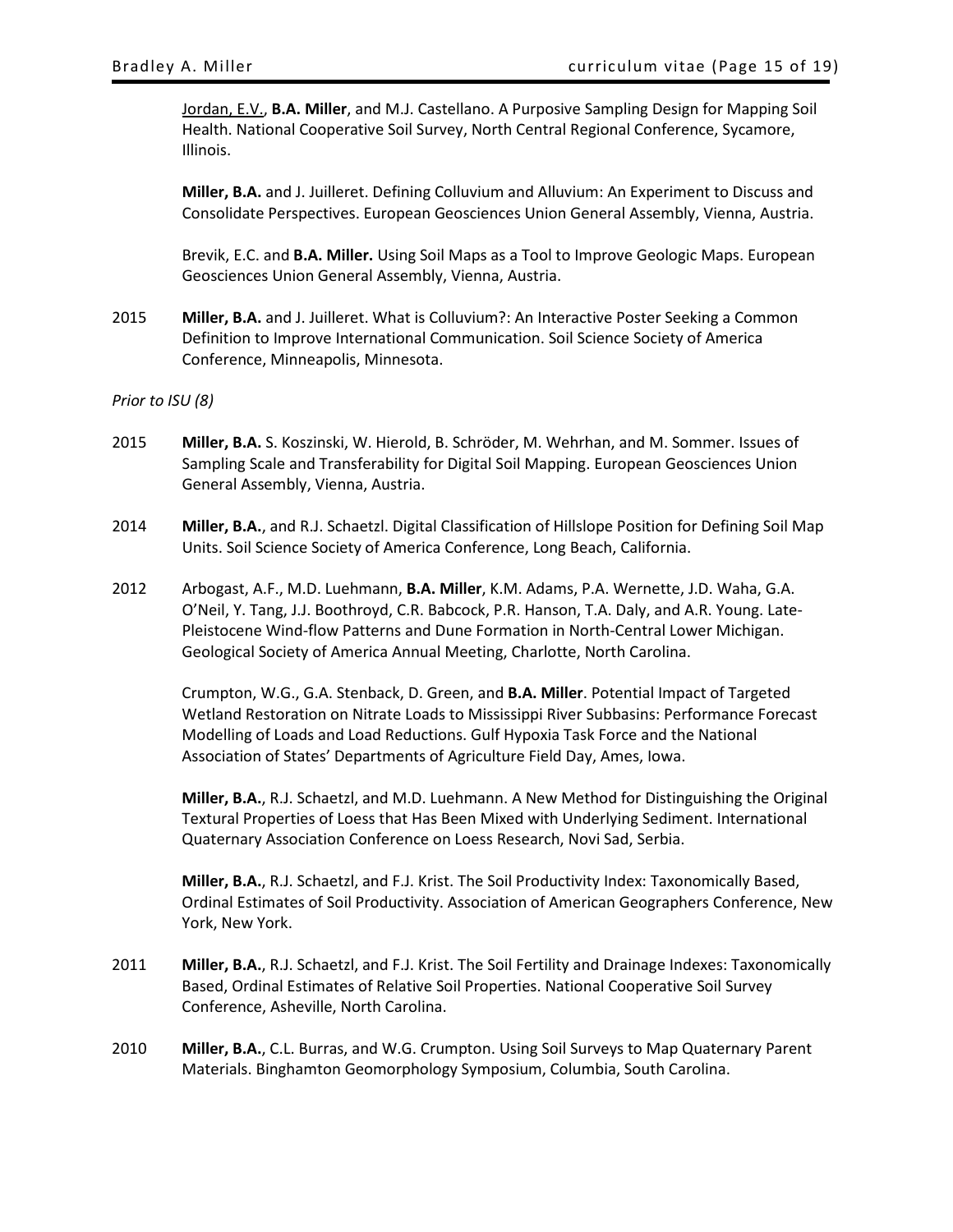# **Student Mentoring**

<span id="page-15-1"></span><span id="page-15-0"></span>Graduate Students – Major Professor (12)

| <b>Name</b>                                       | Period              | <b>Degree</b> |
|---------------------------------------------------|---------------------|---------------|
| Oyeyemi Oyeleke                                   | $1/2021$ – present  | Ph.D.         |
| Emma Molburg (co-advised with Marshall McDaniel)  | $7/2020$ – present  | M.S.          |
| Caner Ferhatoglu                                  | $8/2019$ – present  | Ph.D.         |
| Luis Bentancor                                    | $8/2019$ – present  | Ph.D.         |
| Meyer Bohn                                        | $8/2018$ – present  | Ph.D.         |
| Martin Scully*                                    | $11/2019 - 11/2021$ | M.S.          |
| <b>Dustin Ehret</b>                               | $8/2019 - 6/2021$   | M.S.          |
| Matt Moorberg*                                    | $9/2019 - 11/2020$  | M.S.          |
| Joshua McDanel (co-advised with Peter Moore)      | $08/2017 - 12/2019$ | M.S.          |
| Yones Khaledian                                   | $08/2016 - 5/2020$  | Ph.D.         |
| Daniel Linton                                     | $08/2016 - 12/2018$ | M.S.          |
| Elaine Vizka (co-advised with Michael Castellano) | $01/2016 - 7/2018$  | M.S.          |

\*M.S. in Agronomy online degree

<span id="page-15-2"></span>Graduate Students – Committee Member (9)

| <b>Name</b>                | Period              | <b>Degree</b> |
|----------------------------|---------------------|---------------|
| Jade Gerlitz               | $10/2021$ – present | M.S.          |
| <b>Haleigh Summers</b>     | 08/2021 - present   | Ph.D.         |
| <b>Tim Sklenar</b>         | $10/2018$ – present | Ph.D.         |
| <b>Cole Dutter</b>         | $10/2018$ – present | Ph.D.         |
| Amber Anderson             | $08/2016$ – present | Ph.D.         |
| <b>Matthew Streeter</b>    | $07/2018 - 04/2021$ | Ph.D.         |
| Luis Damiano               | $5/2020 - 10/2020$  | M.S.          |
| <b>Vitor Souza-Martins</b> | $10/2017 - 6/2020$  | Ph.D.         |
| Rob McGuire*               | $08/2016 - 5/2020$  | M.S.          |
| Daniel Brummel             | $9/2018 - 5/2019$   | M.S.          |

\*M.S. in Agronomy online degree

<span id="page-15-3"></span>

| Undergraduate Advisees (92 advisee years) |  |
|-------------------------------------------|--|
|-------------------------------------------|--|

| Year | Major    | Quantity |
|------|----------|----------|
| 2021 | Agronomy | 17       |
| 2020 | Agronomy | 15       |
| 2019 | Agronomy | 19       |
| 2018 | Agronomy | 20       |
| 2017 | Agronomy | 14       |
| 2016 | Agronomy |          |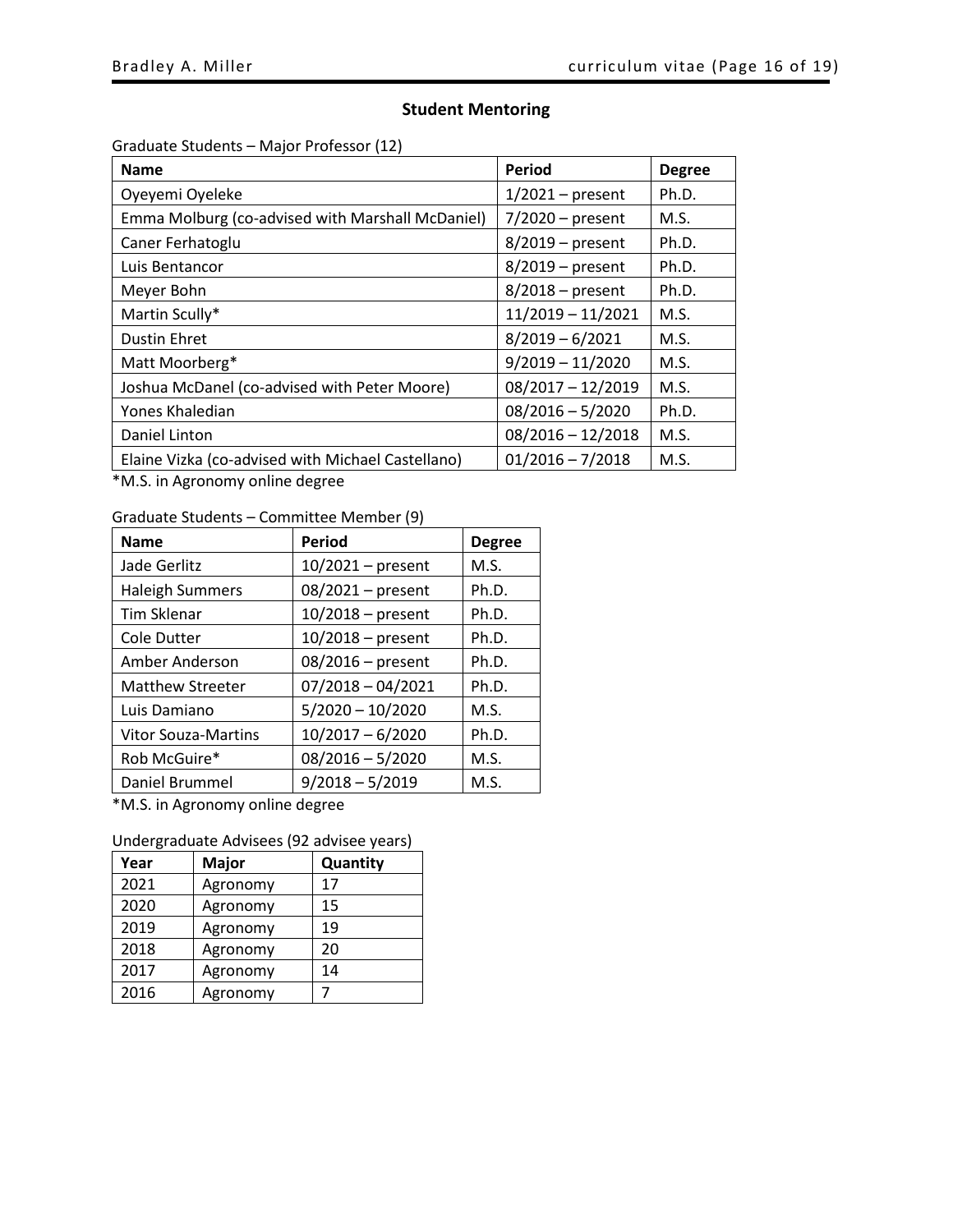# <span id="page-16-0"></span>Honors Mentor Program (9)

| <b>Name</b>       | Period              | Project                                                     |
|-------------------|---------------------|-------------------------------------------------------------|
| Emma Brady,       | $01/2020 - 05/2020$ | Particle size sorting along hillslopes in a forested        |
| Ahna Lassegard    |                     | versus urban environment                                    |
| Hunter Blum,      | $01/2019 - 05/2019$ | Detection of hillslope processes with laser                 |
| Leah Henderson,   |                     | diffractometry and GIS                                      |
| Claire Sarbacker, |                     |                                                             |
| Joy Westercamp    |                     |                                                             |
| <b>Emily Tonn</b> | $01/2017 - 05/2017$ | Predicting soil respiration: An experiment in               |
|                   |                     | geographic information systems and data mining              |
| David Barker      | $01/2016 - 05/2016$ | Spatial analysis of profit variation at the sub-field scale |
| Caleb Wood        | $01/2016 - 05/2016$ | Comparing simple and ordinary kriging methods for           |
|                   |                     | annual lowa precipitation                                   |

# **Teaching**

# <span id="page-16-1"></span>**Teaching Evaluations for Classroom Instruction at Iowa State University**

On a scale from 1=very poor to 5=very good, students were asked to provide their overall rating of the instructor. Higher numbers are better; 5.00 is a perfect score. Raw data available upon request.

| <b>Semester</b>  | Course     | <b>Credits</b> | <b>Title</b>                   | Enroll-<br>ment | <b>Instructor</b><br><b>Rating</b> | Course<br><b>Rating</b> |
|------------------|------------|----------------|--------------------------------|-----------------|------------------------------------|-------------------------|
| <b>Fall 2021</b> | Agron 270  | 3              | <b>Geospatial Technologies</b> | 23              | 5.00                               | 4.79                    |
| Spring 2021      | Agron 600B | 1              | Seminar: Soils                 | 3               | 5.00                               | 5.00                    |
| Fall 2020*       | Agron 270  | 3              | <b>Geospatial Technologies</b> | 19              | 4.00                               | 3.91                    |
| Spring 2020*     | Agron 665X | 3              | Digital Soil Mapping           | 9               | 4.56                               | 4.5                     |
| Fall 2019        | Agron 270X | 3              | <b>Geospatial Technologies</b> | 14              | 4.75                               | 4.75                    |
| Summer 2019      | Agron 270X | 3              | <b>Geospatial Technologies</b> | 6               | 5.00                               | 4.33                    |
| <b>Fall 2018</b> | Agron 270X | 3              | <b>Geospatial Technologies</b> | 15              | 4.75                               | 5.00                    |
| Spring 2018      | Agron 665X | 3              | Digital Soil Mapping           | 5               | 4.25                               | 4.75                    |
| <b>Fall 2017</b> | Agron 270X | 3              | <b>Geospatial Technologies</b> | 30              | 4.67                               | 4.17                    |
| Fall 2016        | Agron 270X | 3              | <b>Geospatial Technologies</b> | 16              | 4.47                               | 3.73                    |

\*Evaluation questions were modified university-wide due to changes in teaching format implemented as COVID-19 precautions. Instructor rating calculated from the mean of three questions related to instructor performance.

<span id="page-16-2"></span>Guest Lectures (10)

| 2018 | <b>CRP 251X</b>                           |
|------|-------------------------------------------|
| 2017 | Agron 181, Agron 360, Agron 463, CRP 251X |
| 2016 | Agron 260, Agron 410 (2), EnSci 698       |
| 2015 | Agron 410                                 |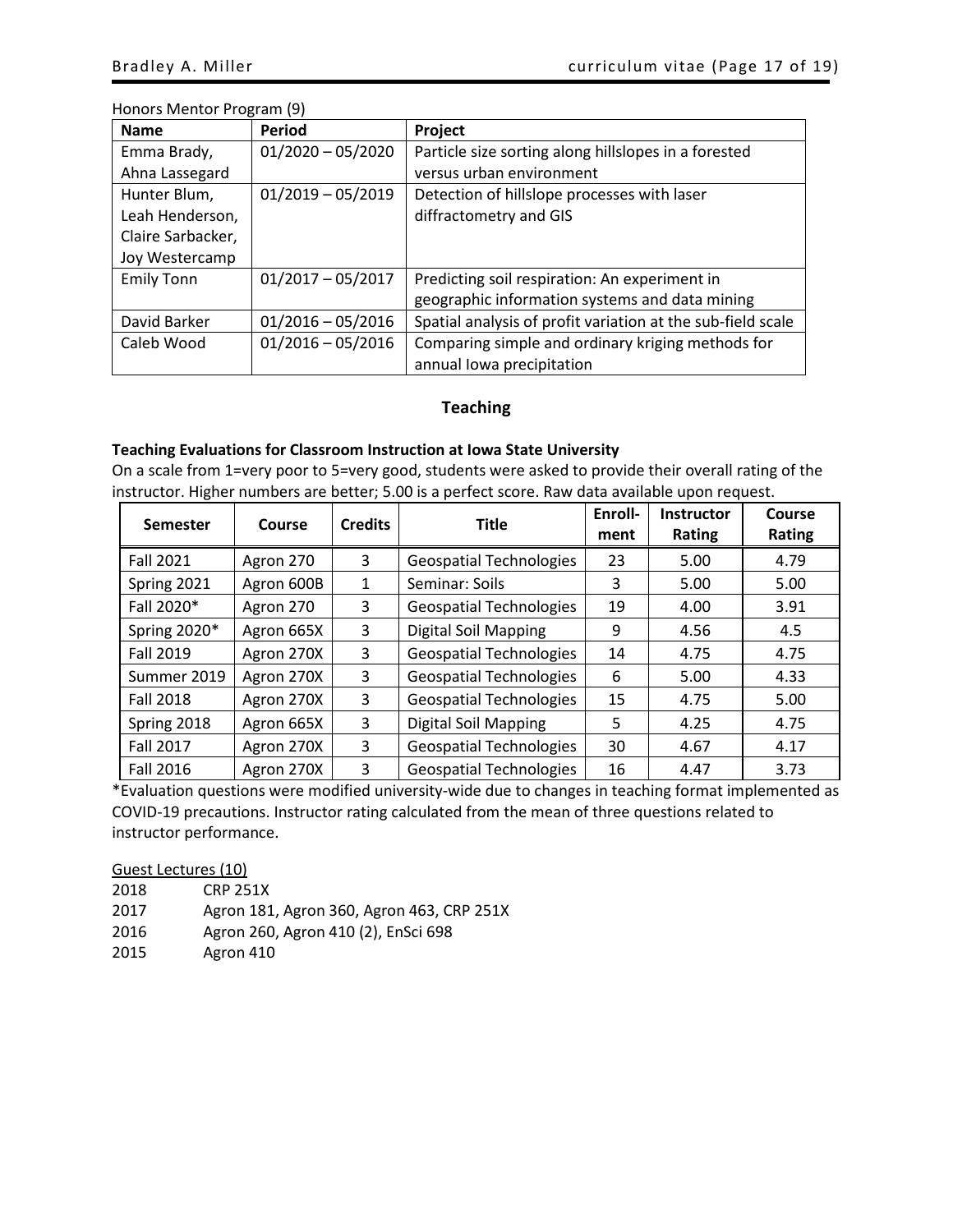### **Teaching Evaluations for Classroom Instruction at Michigan State University**

On a scale from 1=strongly agree to 5=strongly disagree, students were asked to evaluate the statement: "Instructor did an overall effective job." Lower numbers are better; 1.00 is a perfect score. Raw data available upon request.

| Semester    | Course   | <b>Credits</b> | <b>Title</b>                  | <b>Enrollment</b> | <b>Instructor</b><br><b>Evaluation</b> |
|-------------|----------|----------------|-------------------------------|-------------------|----------------------------------------|
| Fall 2012   | Geo 221  | 3              | Intro. Geographic Information | 140               | 1.29                                   |
| Spring 2012 | Geo 425  | 4              | Problems in GIScience         | 13                | 1.00                                   |
| Fall 2011   | Geo 206L |                | Physical Geography Lab        | 12                | 1.09                                   |
| Spring 2011 | Geo 206L |                | Physical Geography Lab        | 12                | 1.12                                   |
| Fall 2010   | Geo 206L |                | Physical Geography Lab        | 25                | 1.57                                   |

# **Institutional Service**

- <span id="page-17-0"></span>2021- Department of Agronomy, Junior-Senior Curriculum Revision Committee
- 2021- University Data Storage Advisory Committee
- 2018-2019 Chair, Research Section of the Agronomy Departmental Review Self-Study
- 2018- Department of Agronomy Website Committee
- 2017- Department of Agronomy IT Committee
- 2016- Environmental Science Graduate Program Admissions Committee
- 2015- GIS Certificate Committee
- 2015- Co-adviser, Soil and Water Conservation Club, Iowa State University
- 2016-2018 Department of Agronomy Strategic Planning Committee
- 2018 College of Agriculture and Life Sciences Grant Coordinator and Grant Financial Coordinator Search Committee
- 2016 Department of Agronomy Communication Specialist Search Committee
- <span id="page-17-1"></span>2016 Department of Agronomy Systems Analyst III Search Committee

# **Professional Service**

- 2019- Associate Editor, Agronomy Journal
- 2019 Guest Editor, Applied Mathematical Modelling, Special issue on "Quantitative Approaches to Complex Soil Systems"
- 2019-2024 Council on History, Philosophy & Sociology of Soil Science, Soil Science Society of America
- 2017-2020 Membership Growth and Retention Task Force, Soil Science Society of America
- 2017- Editorial Board, Geoderma Regional
- 2016-2019 Editorial Board, Geoderma
- 2014-2018 Committee Member History, Education, and Society of Soil Science Subdivision, European Geosciences Union (Chair, 2016-2018)
- 2015-2016 Committee on Post-Soil Horizons Publishing Options, Member
- 2015 Associate Editor, Soil Horizons
- 2015 Guest Editor, Geoderma, Special issue on "Soil Mapping, Classification, and Modelling: History and Future Directions"
- 2012-2013 Soil Information Systems Sub-committee "Top 25 Questions for Soil Science Research in the 21<sup>st</sup> Century" Soil Science Society of America initiative